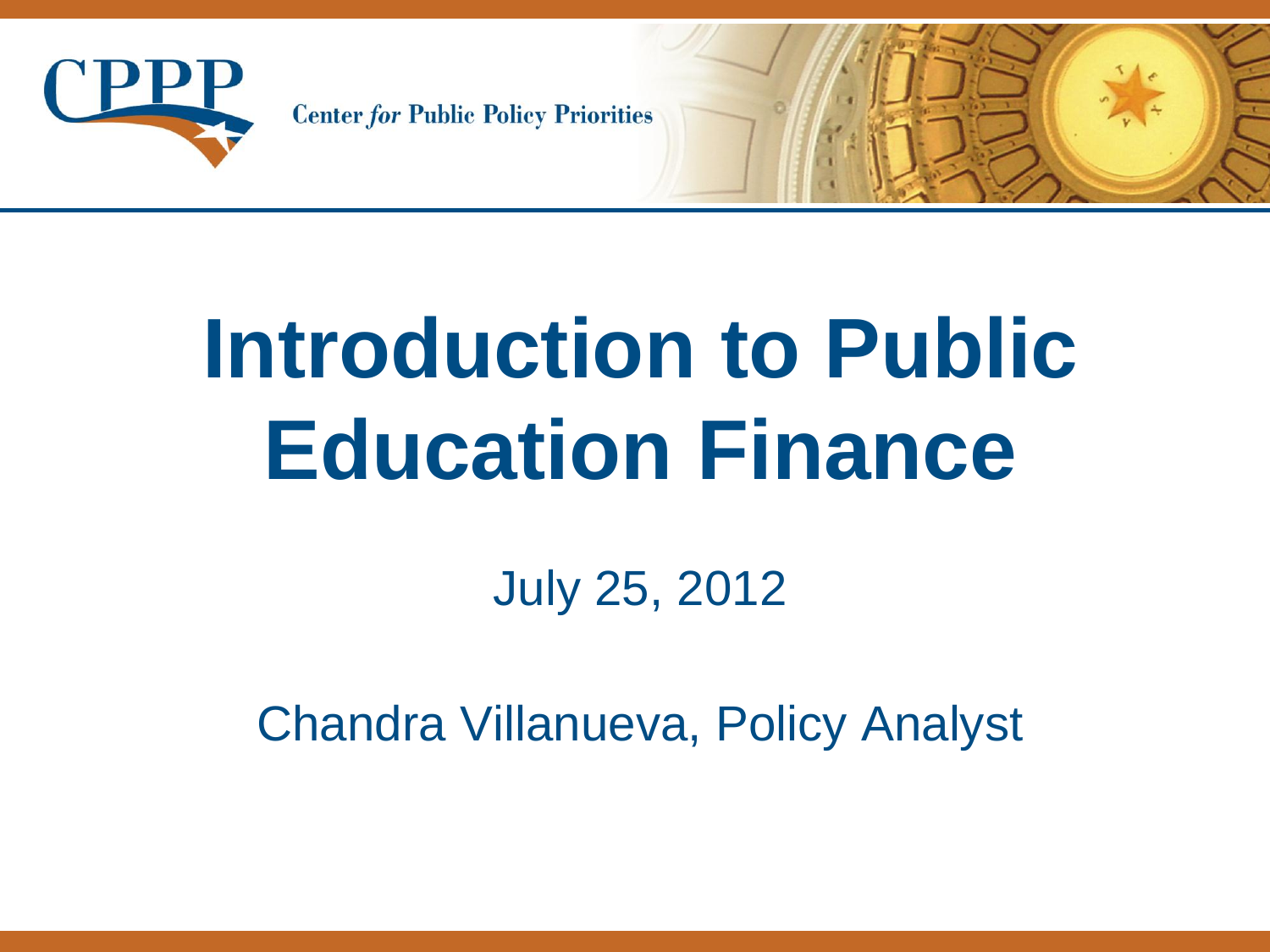# **During the 2010-11 School Year There Were….**



Source: TEA Snapshot 2011 Includes Charter Schools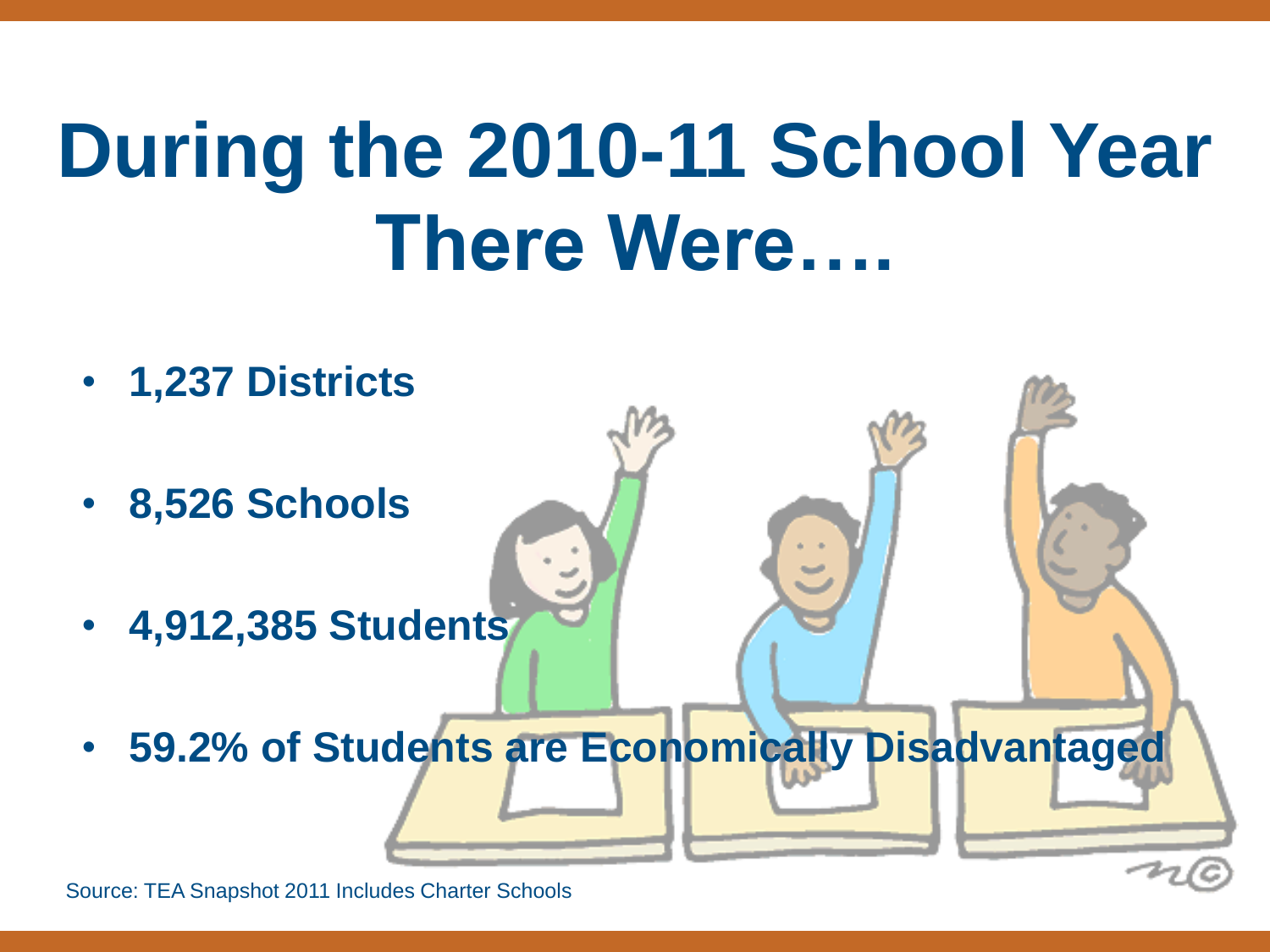# **Public School Spending per Enrolled Student, 2011-12**

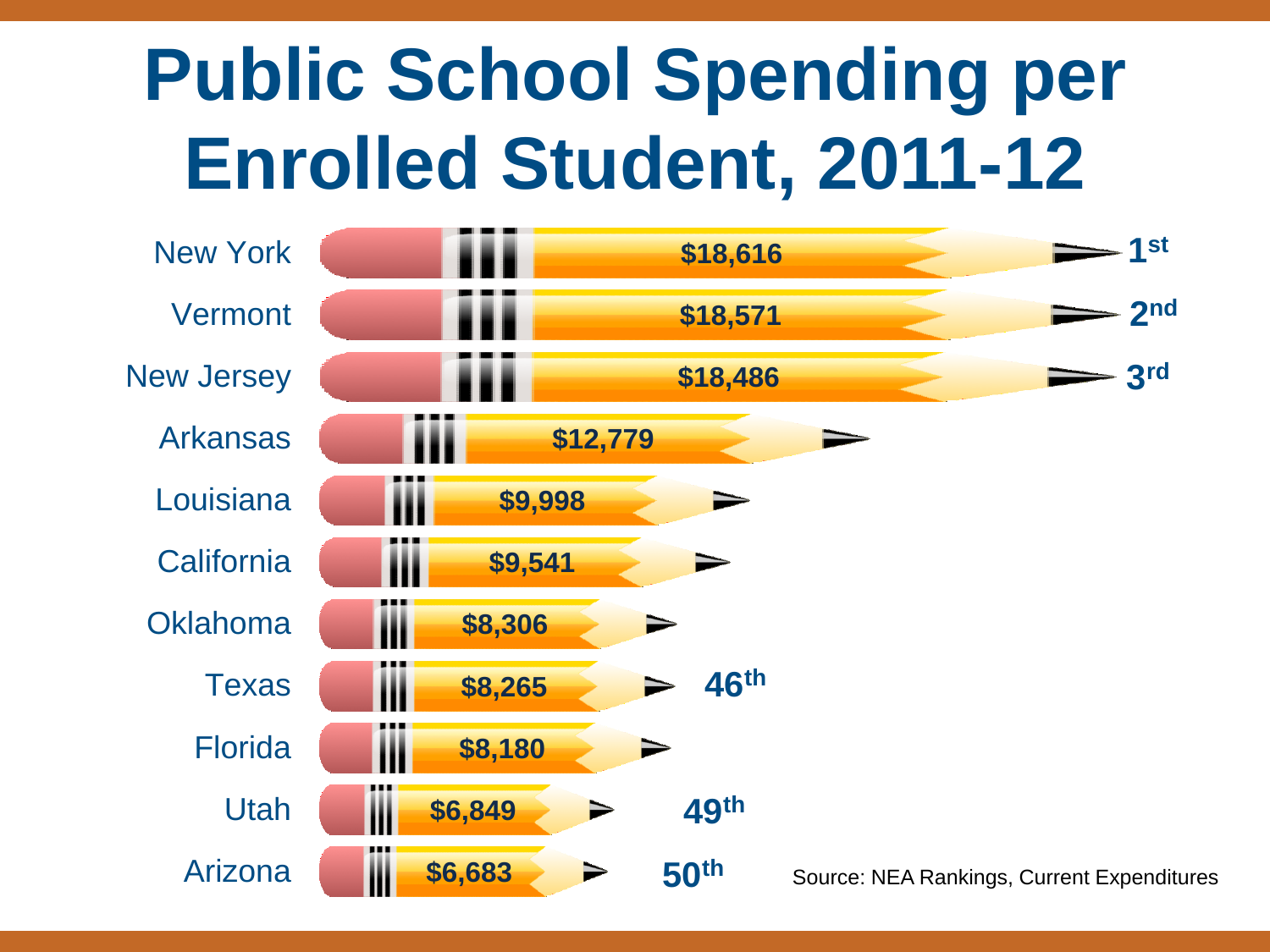# **Where Support for Schools Comes From** (2010-11 School Year)

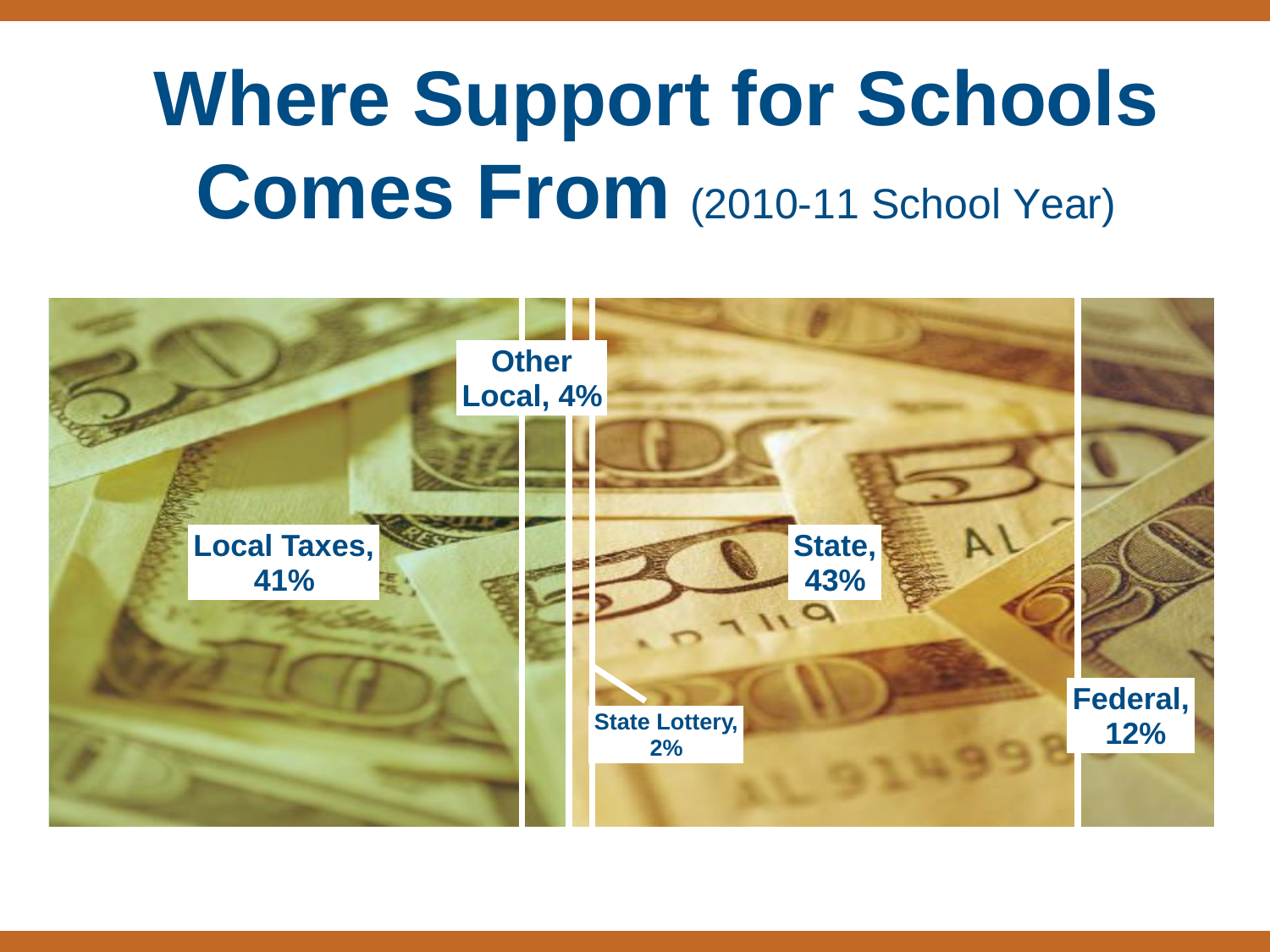# **What Schools Spend Money On** (2010-11 School Year)



**Of non-debt service spending: 40% goes to Regular Instruction 1% to Gifted/Talented; 2% to Career/Tech Ed.; 2% to Bilingual Ed., 4% to Compensatory Ed. 10% for Education of Students with Disabilities; 4% for Accelerated Ed.; 1% for Alternative Ed; 2% for Athletics/Cocurriculars 3% for Instructional Resources & Curriculum/Staff Development 4% for Counseling, Social Work, & Health Services 5% for School Leadership 4% for General Admin & Data Processing 10% for Campus Maintenance/Operation/Security 2% for Transportation/Buses 5% for Cafeterias/Food**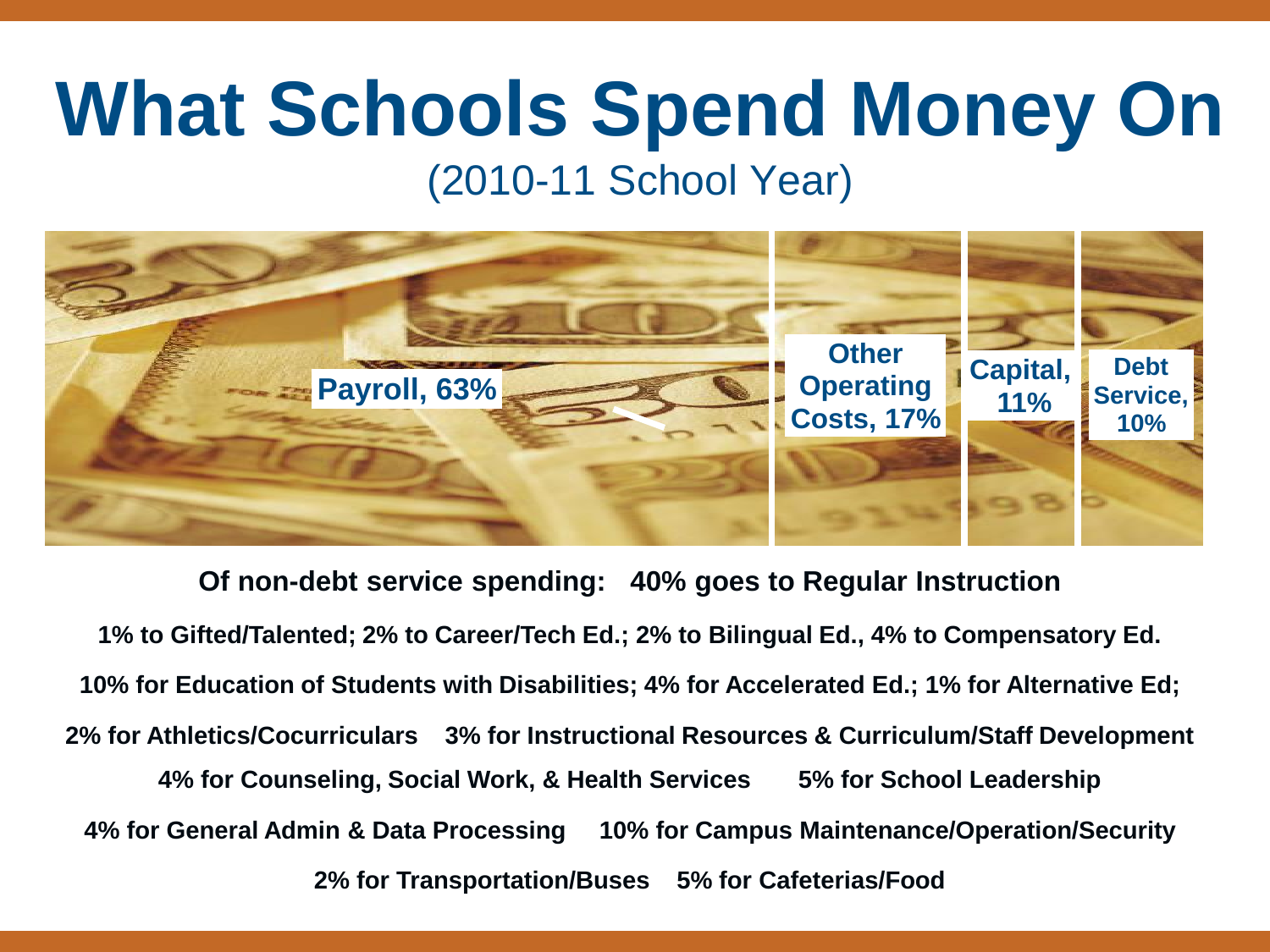"A general diffusion of knowledge being essential to the preservation of the liberties and rights of the people, it shall be the duty of the Legislature of the State to establish and make suitable provision for the support and maintenance of an efficient system of public free schools."

The Texas Constitution: Article 7 Sec. 1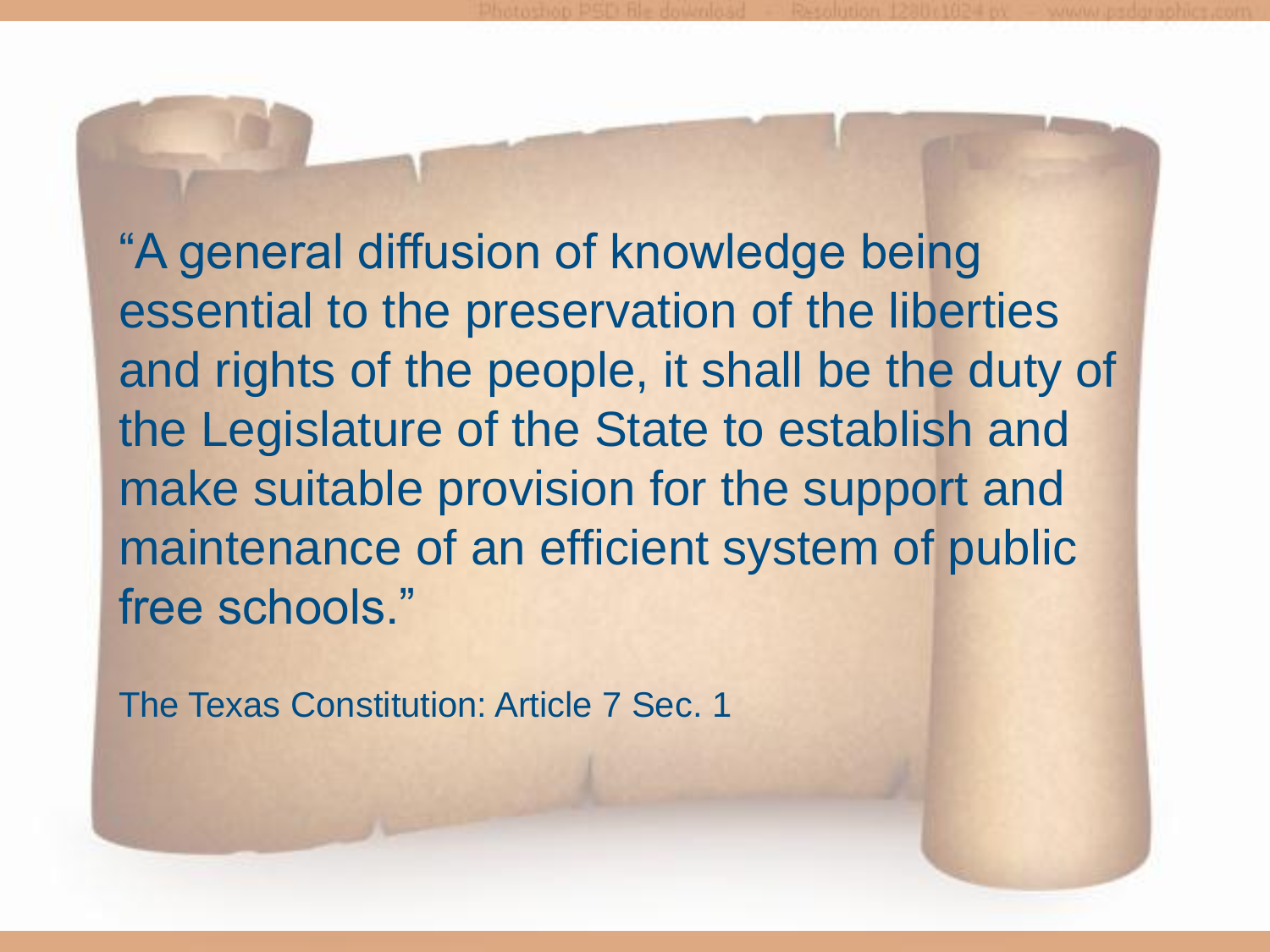#### **History of Public Education Finance Litigation**

**US Supreme Court** 

**Ruling**

#### **Litigation Filed**

 June 10, 1968 *Demetrio Rodriguez v. San Antonio ISD.*  Claimed that the state's school finance system discriminated against students in poor districts.

#### March 21, 1973 Court ruled that education is not a fundamental right and that a state system of school finance must be judged on the state's constitution, and not on the US Constitution. Urged TX legislators to create a more equitable system but did not mandate it.

 HB 72 (1984) Created a guaranteed yield system, implemented a teacher career ladder, established a 22-1 student/teacher ratio, implemented the "No Pass/ No Play" rule.

**Legislative Action** 

Source: Adapted from – An Introduction to School Finance in Texas, TTARA Research Foundation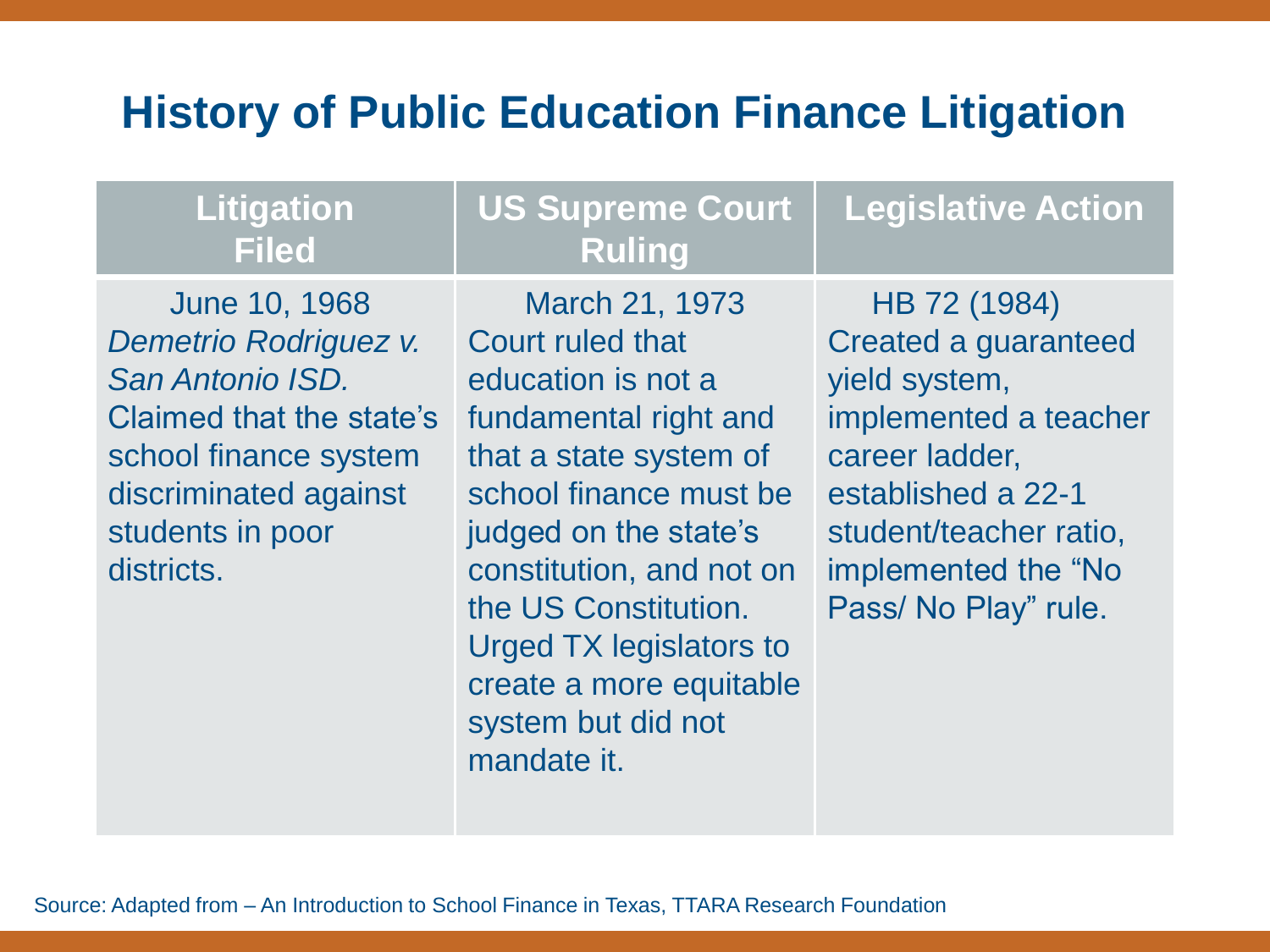### **Public Education Finance Litigation Continued (2)**

#### **Litigation Filed**

#### **TX Supreme Court Ruling Legislative Action**

 May 23, 1984 *Edgewood ISD v. Kirby.*  Charged that the state's school finance system was inequitable.

*Edgewood I* Oct. 2, 1989

**Unconstitutional.** The Court stated that an efficient system must provide "substantially equal access to similar levels of revenue per pupil at similar levels of tax effort."

 SB 1 (1990) Provided for an increase in the basic allotment and guaranteed yield to the 95<sup>th</sup> percentile of wealth by 1995. Excluded the wealthiest districts from the equalized system.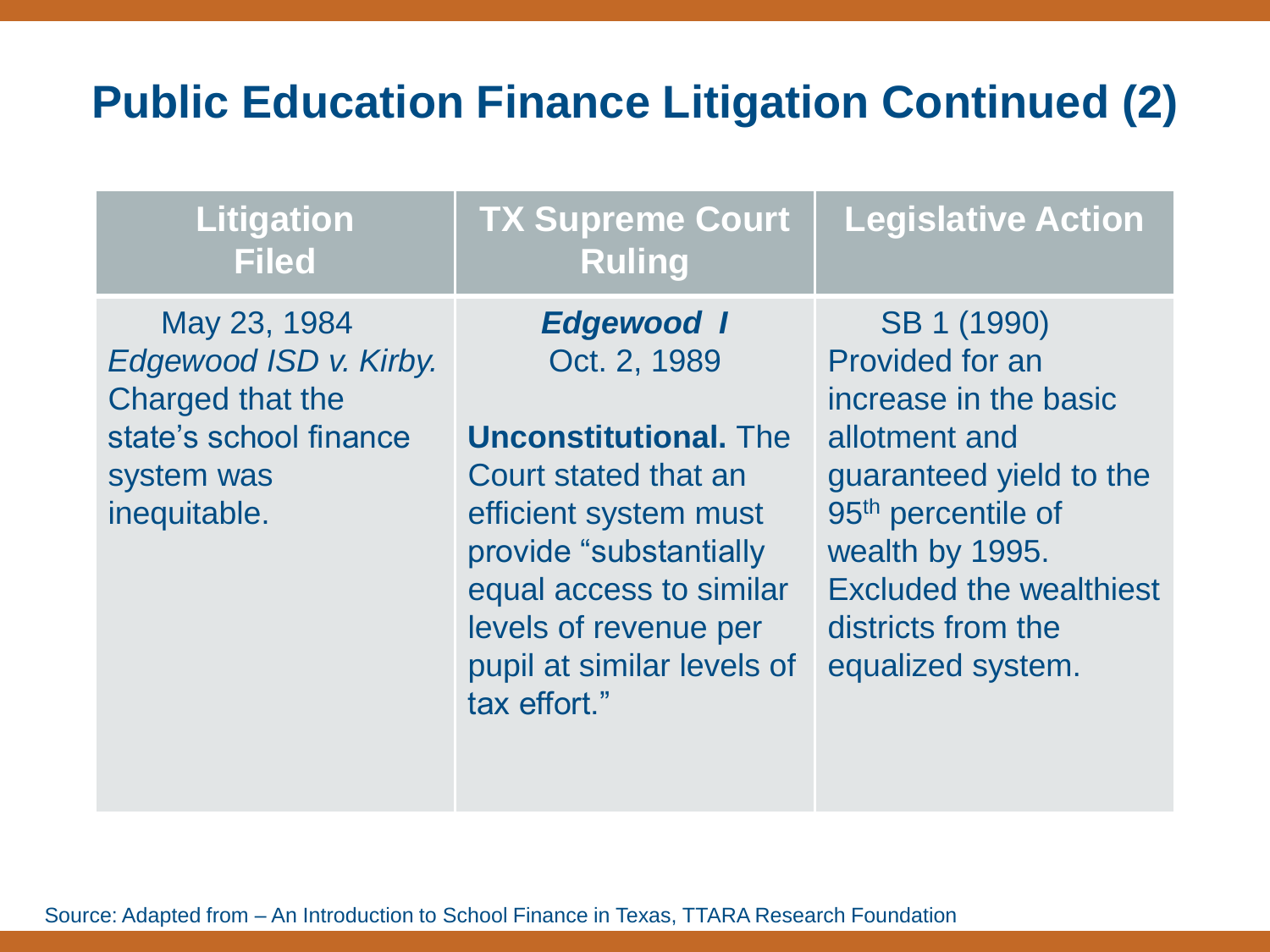### **Public Education Finance Litigation Continued (3)**

| <b>Litigation</b><br><b>Filed</b>                                                                                | <b>TX Supreme Court</b><br><b>Ruling</b>                                                                                                                                                                                                                                                                                                                                                                                                       | <b>Legislative Action</b>                                                                                                                                                                                                                    |
|------------------------------------------------------------------------------------------------------------------|------------------------------------------------------------------------------------------------------------------------------------------------------------------------------------------------------------------------------------------------------------------------------------------------------------------------------------------------------------------------------------------------------------------------------------------------|----------------------------------------------------------------------------------------------------------------------------------------------------------------------------------------------------------------------------------------------|
| September 1990<br>Edgewood ISD v.<br>Kirby. Districts go<br>back to court to<br>challenge the revised<br>system. | <b>Edgewood II</b><br><b>January 22, 1991</b><br><b>Unconstitutional. Wealthiest</b><br>school districts cannot be<br>excluded from the system; tax<br>base consolidation could be<br>considered as an option to<br>include them.<br><b>Edgewood Ila</b><br><b>February 5, 1991</b><br><b>Advisory Opinion.</b> Once the<br>legislature provides an<br>efficient system of school<br>finance, it may authorize<br>unequalized local enrichment | SB 351 (1991)<br><b>Created 188 County</b><br><b>Education Districts</b><br>(CEDs) to<br>consolidate tax<br>bases of property<br>wealthy districts with<br>other districts in the<br>county and if<br>necessary, in<br>neighboring counties. |

if additional local property tax

is approved by voters.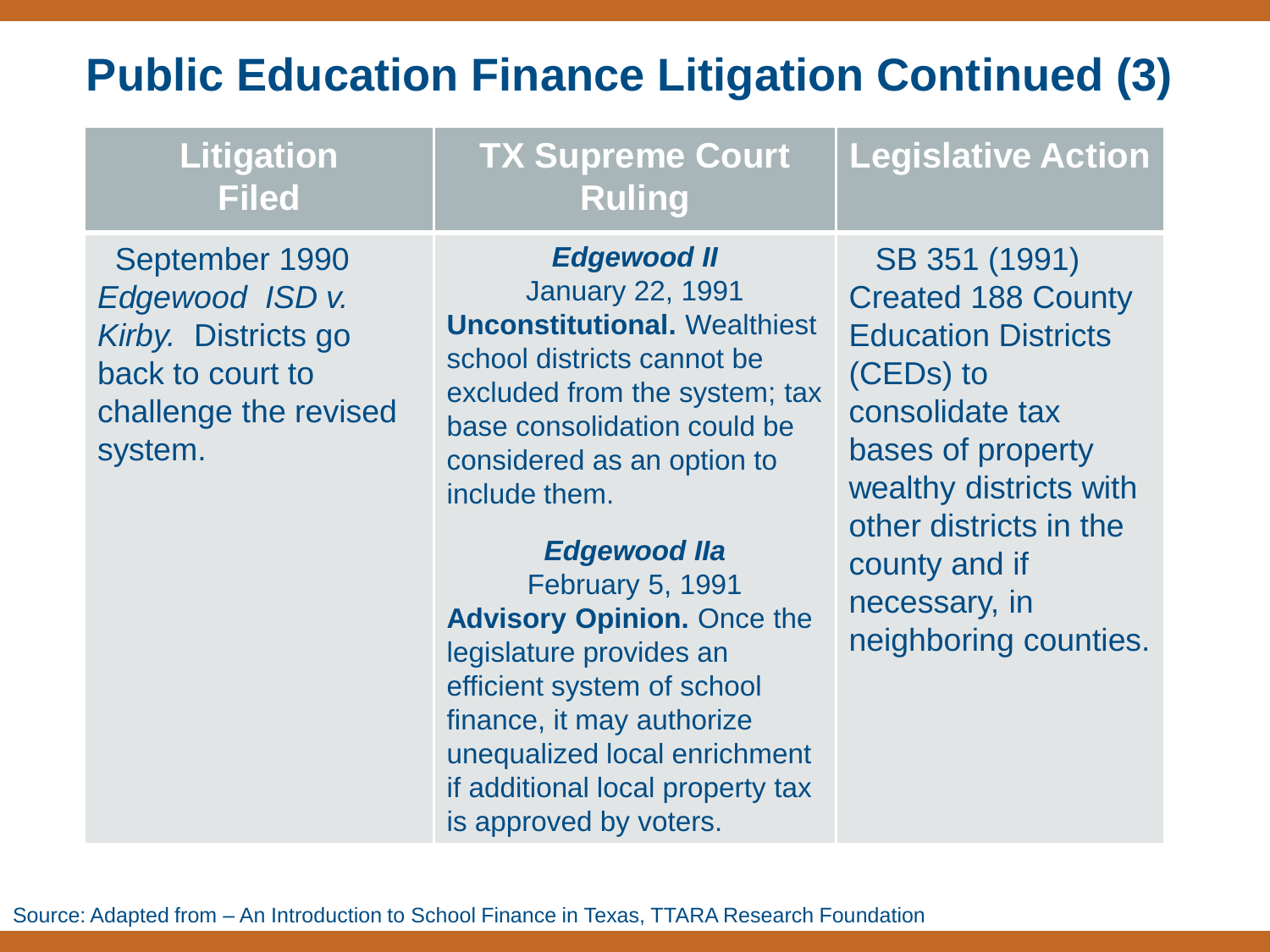#### **Public Education Finance Litigation Continued (4)**

**Litigation Filed**

 June 17, 1991 *Carrollton Farmers*  **Branch ISD** *v. Edgewood ISD.*  Charged that the CED tax was an unconstitutional state property tax and violated *Love v. Dallas*  because tax revenue was transferred from one school district to another.

**TX Supreme Court Ruling**

> *Edgewood III* January 30, 1992

**Unconstitutional.** The CED tax constitutes a state property tax because the rate is set in statute and is controlled by the state.

May 1, 1993 Legislature passes a constitutional amendment to authorize the re-creation of the CEDs, levy of a tax by the CEDs, and recapture of up to 2.75% of total revenue – rejected by voters.

**Legislative Action** 

SB 7 (1993) mandates that property wealthy districts choose one of 5 options to limit access to property value in excess of the equalized wealth level.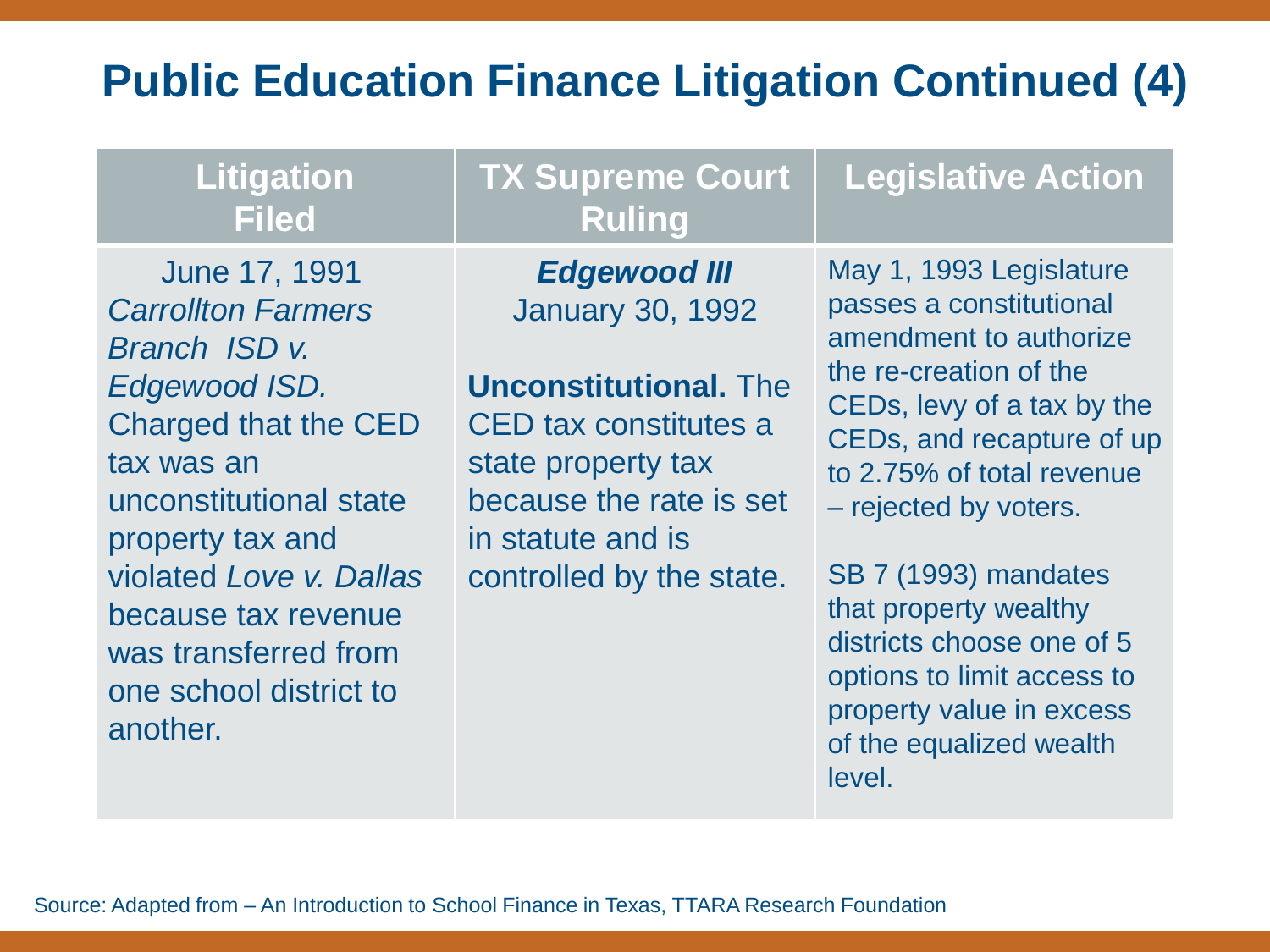#### **Public Education Finance Litigation Continued (5)**

| <b>Litigation</b><br><b>Filed</b>                                                                                                                                                                                                           | <b>TX Supreme Court</b><br><b>Ruling</b>                                                                                                                                                                                                                                        | <b>Legislative Action</b> |
|---------------------------------------------------------------------------------------------------------------------------------------------------------------------------------------------------------------------------------------------|---------------------------------------------------------------------------------------------------------------------------------------------------------------------------------------------------------------------------------------------------------------------------------|---------------------------|
| June 1, 1993<br>Edgewood ISD v.<br>Meno. Many poor and<br>wealthy districts<br>challenged the system<br>under SB 7, charging<br>that it was not an<br>equitable system and<br>that the recapture of<br>local taxes was<br>unconstitutional. | <b>Edgewood IV</b><br><b>January 30, 1995</b><br><b>Constitutional.</b> The<br>system established by<br><b>SB 7 is financially</b><br>efficient and meets the<br>Legislature's<br>constitutional obligation<br>to provide for a general<br>diffusion of knowledge<br>statewide. |                           |
|                                                                                                                                                                                                                                             |                                                                                                                                                                                                                                                                                 |                           |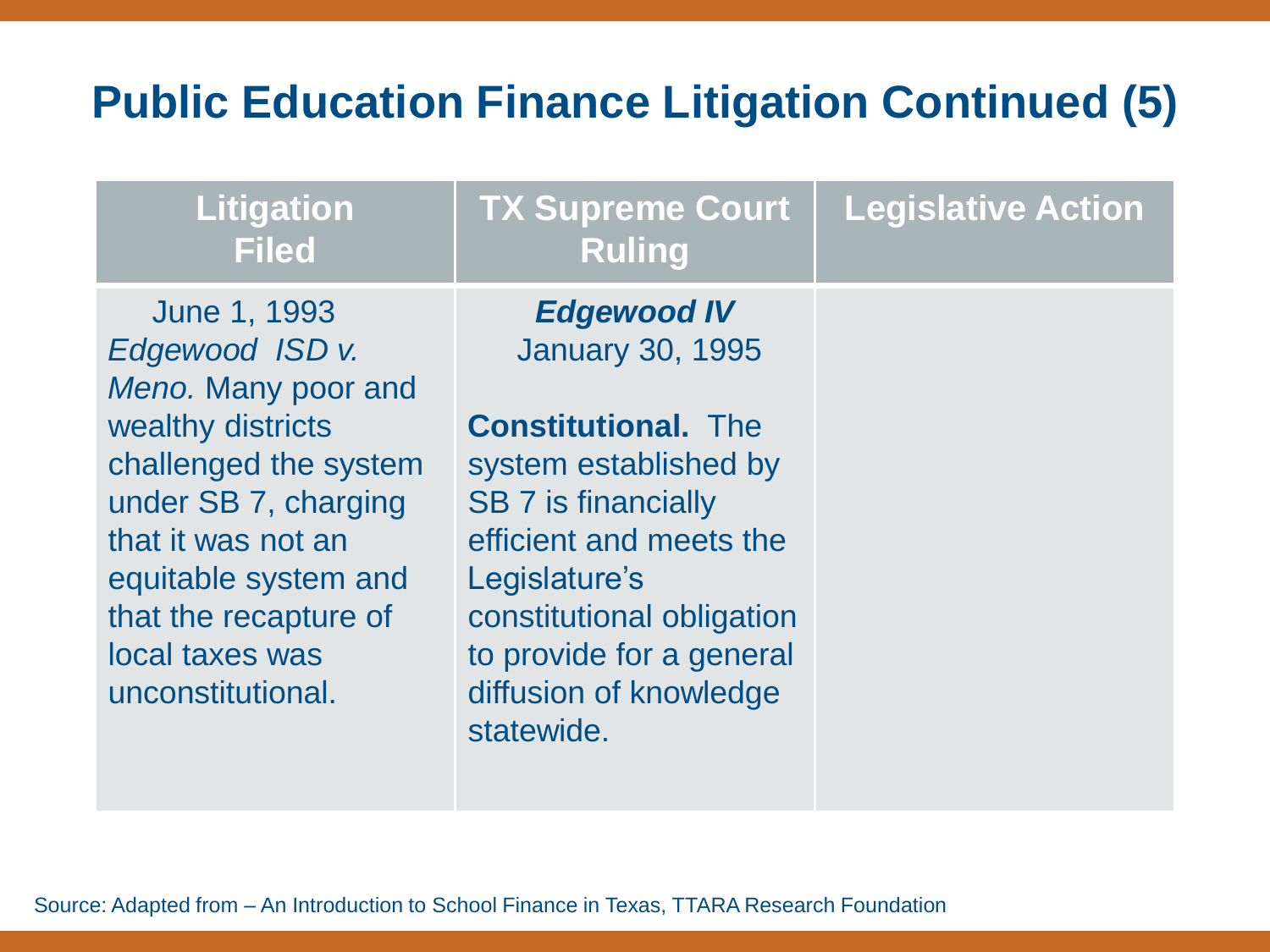### **Public Education Finance Litigation Continued (6)**

#### **Litigation Filed**

 April 9, 2001 *West Orange Cove ISD v. Neely.* Four wealthy districts file suit claiming the \$1.50 statutory M&O rate cap constitutes an unconstitutional state property tax.

**TX Supreme Court Ruling**

**West Orange Cove** Nov. 22, 2005

**Unconstitutional.** The Court agrees that the \$1.50 M&O rate cap constitutes an unconstitutional state property tax because school districts do not have meaningful discretion in setting their local M&O tax rates.

HB 1 (2006) Compressed school district M&O tax rates by one-third and provided a maximum of \$0.17 taxing authority that school districts can access at their discretion.

**Legislative Action** 

May 2006 – Court case was dissolved by agreement in response to HB1 being passed.

Source: Adapted from – An Introduction to School Finance in Texas, TTARA Research Foundation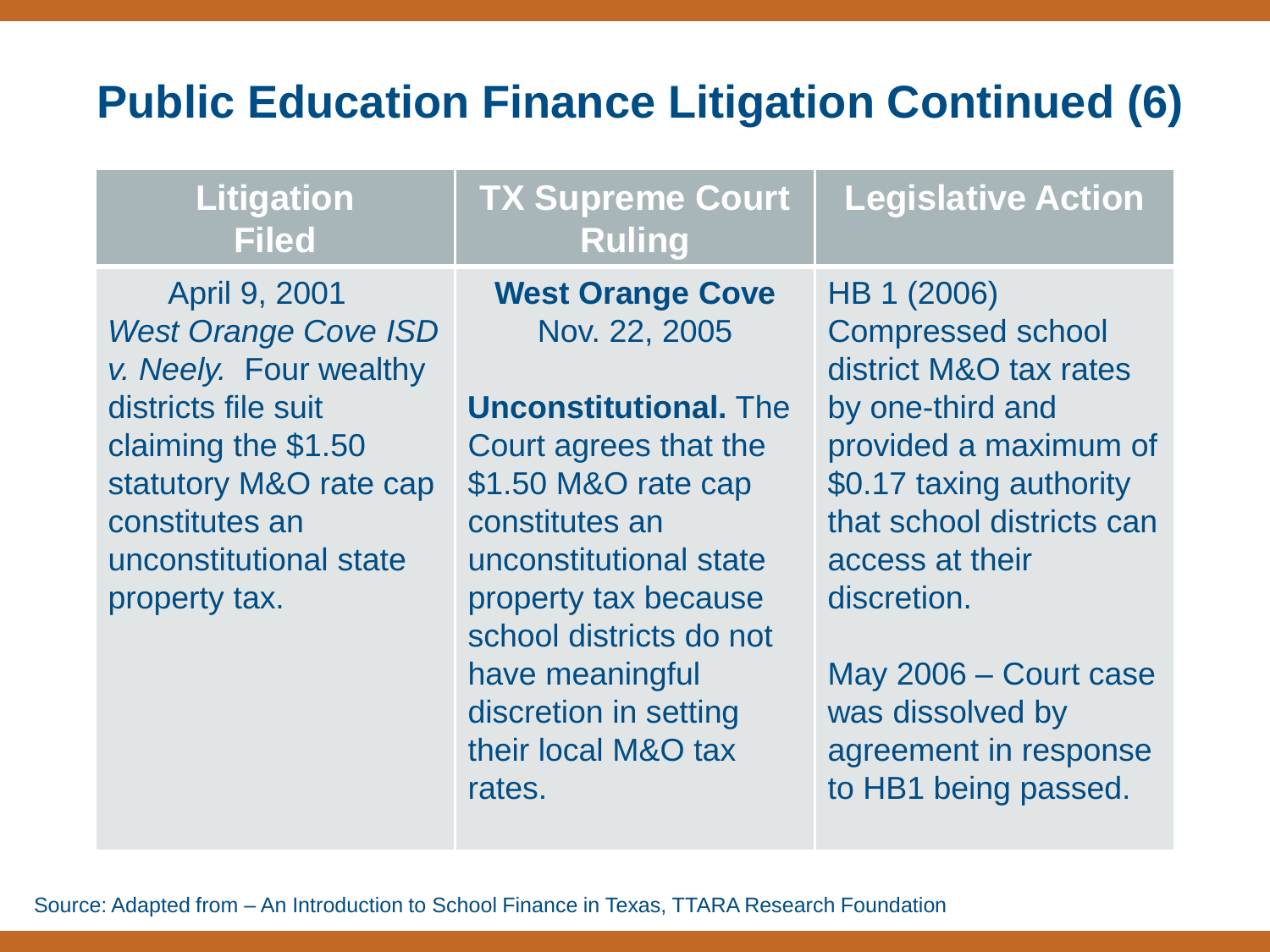# **New Revenue Replaces Less Than One-Third of Lost Property Taxes**

| In billion \$                      | 2008-09                       |                                   | 2010-11                       |                                    |
|------------------------------------|-------------------------------|-----------------------------------|-------------------------------|------------------------------------|
|                                    | <b>May '06</b><br>fiscal note | 2008 & 2009<br><b>Cash Report</b> | <b>May '06</b><br>fiscal note | 2010 Cash Rpt;<br>Jan '11 Estimate |
| <b>Franchise tax</b>               | 6.8                           | 3.0                               | 7.7                           | 2.6                                |
| <b>Tobacco tax</b>                 | 1.4                           | 1.9                               | 1.3                           | 1.7                                |
| <b>Used car sales</b>              | 0.1                           | 0.03                              | 0.1                           | 0.001                              |
| <b>TOTAL REVENUE</b>               | 8.3                           | 5.0                               | 9.1                           | 4.2                                |
| <b>Cost of property</b><br>tax cut | $-$14.2$                      | $-$14.2$                          | $-$14.2$                      | $-$14.2$                           |
| <b>SHORTFALL</b>                   | $-$ \$5.9                     | $-$ \$9.2                         | $-$ \$5.1                     | $-$10.0$                           |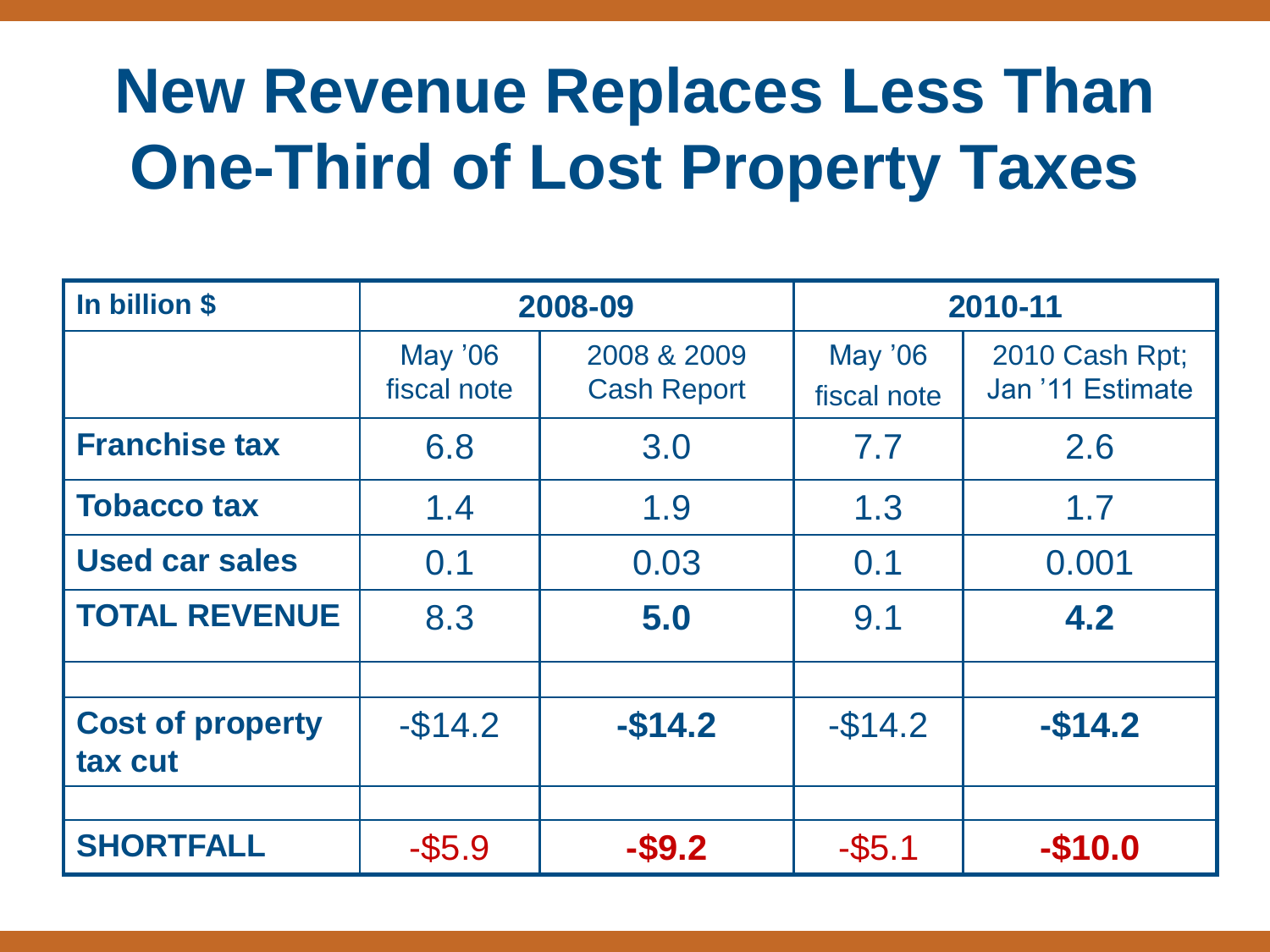## **2010-11 Budget: \$10 Billion Gap Between Tax Cut Cost & Revenue Raised in 2006 Session**

■ Cost of property tax cut ■ Revenue from special session tax changes **Billions**

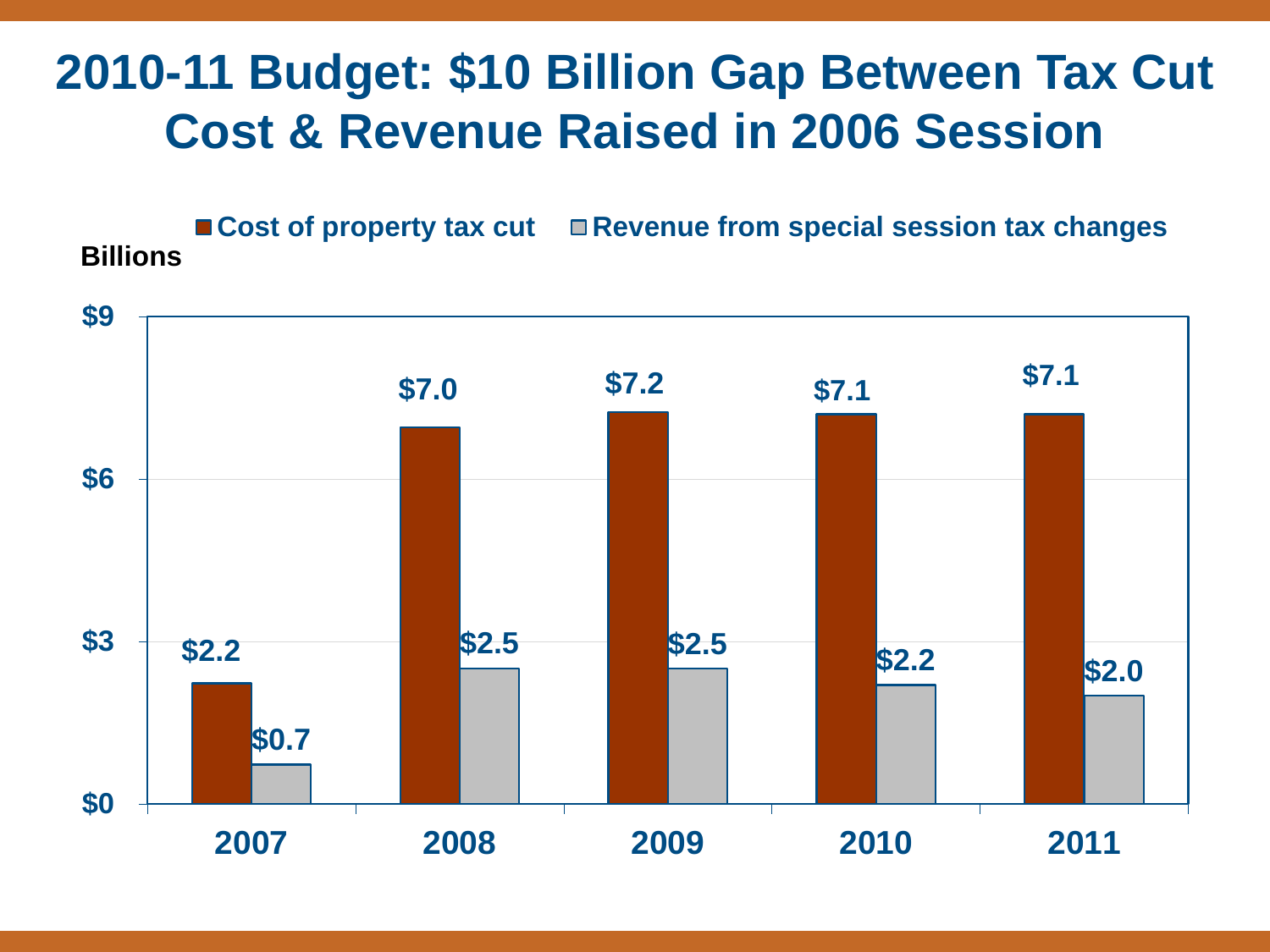### **Basic Elements of Public Education Finance**

- **Maintenance and Operations (M&O) Tax Rate** the property tax rate that raises revenue to provide instructional programs and operate and maintain the district's schools.
- **Foundation School Program**  a system of formulas and calculations used to distribute state funds; two components: Tier 1 is the basic allotment, Tier 2 supports enrichment.
- **Recapture** Districts with property wealth per student above a certain level must give the state locally collected property tax revenue for redistribution through state aid formulas.

**Target Revenue** – an amount of funding for a school district based on the revenue per WADA it had in 2006-07.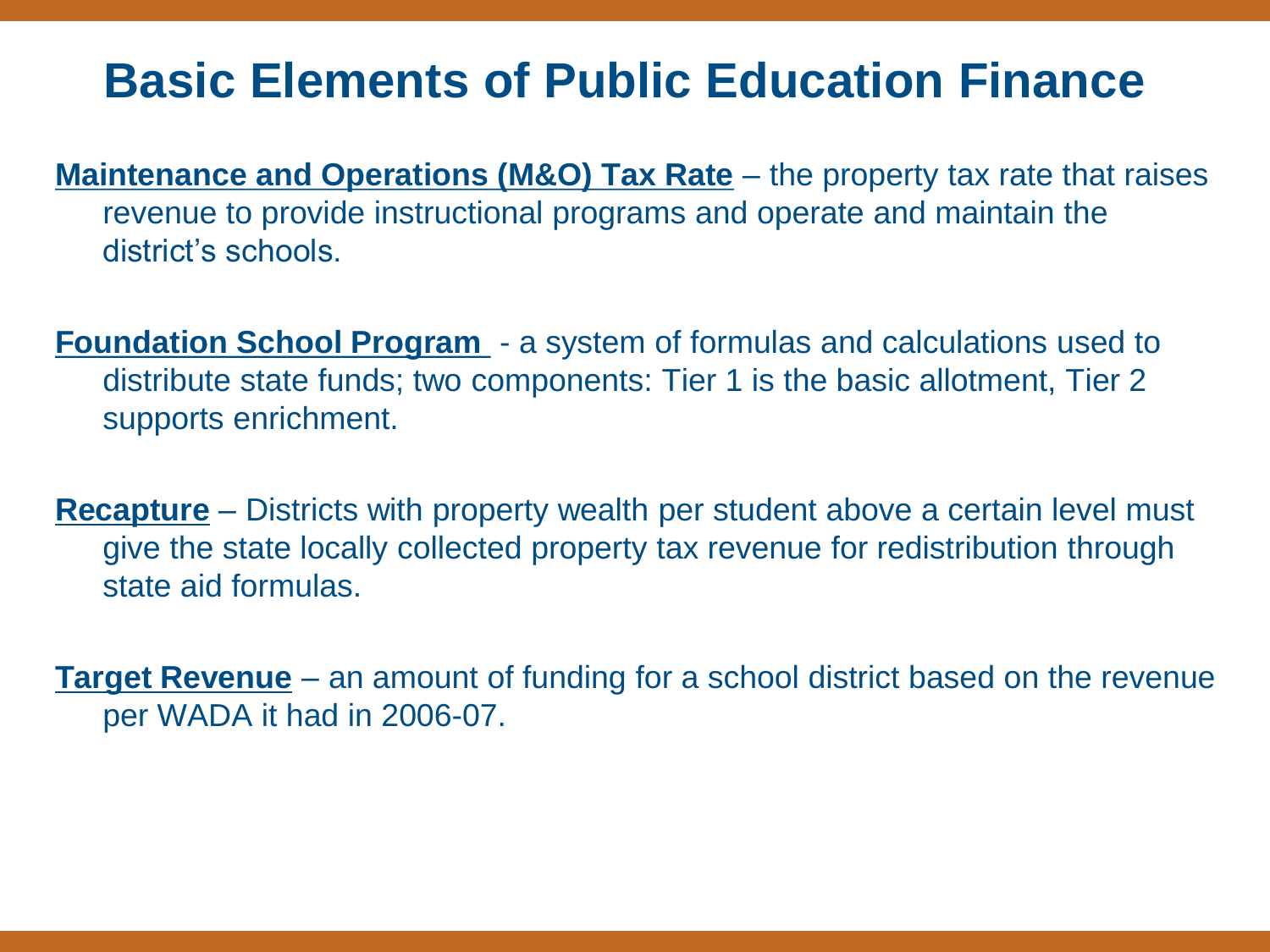|                                        | <b>Alamo Heights</b> | <b>Edgewood (Bexar)</b> |
|----------------------------------------|----------------------|-------------------------|
| Wealth Level (per WADA 2011)           | 953,659              | 63,278                  |
| <b>WADA</b>                            | 5,211                | 13,978                  |
| <b>Compressed Tax Rate</b>             | 1.00                 | 1.00                    |
| <b>Adopted Tax Rate</b>                | 1.04                 | 1.17                    |
| M&O Tax Collections per Penny per WADA | 95.76                | 6.18                    |
| <b>Tier 1 Funding (adjusted)</b>       | 5,343                | 5,064                   |
| <b>Target Revenue per WADA</b>         | 6,253                | 4,914                   |
|                                        |                      |                         |
| Tier <sub>2</sub>                      |                      |                         |
| <b>Yield per Golden Penny</b>          | 95.37                | 59.97                   |
| <b>Yield per Copper Penny</b>          | 0.00                 | 31.95                   |
|                                        |                      |                         |
| State & Local M&0 Revenue per WADA     |                      |                         |
| Tier <sub>1</sub>                      | 5,343                | 5,064                   |
| Tier <sub>2</sub>                      | 383                  | 695                     |
| <b>Hold Harmless added to Tier 1</b>   | 910                  | $\overline{0}$          |
| <b>TOTAL Revenue per WADA</b>          | \$6,636              | \$5,759                 |

Source: Equity Center 2010 – 2011 District Funding Footprint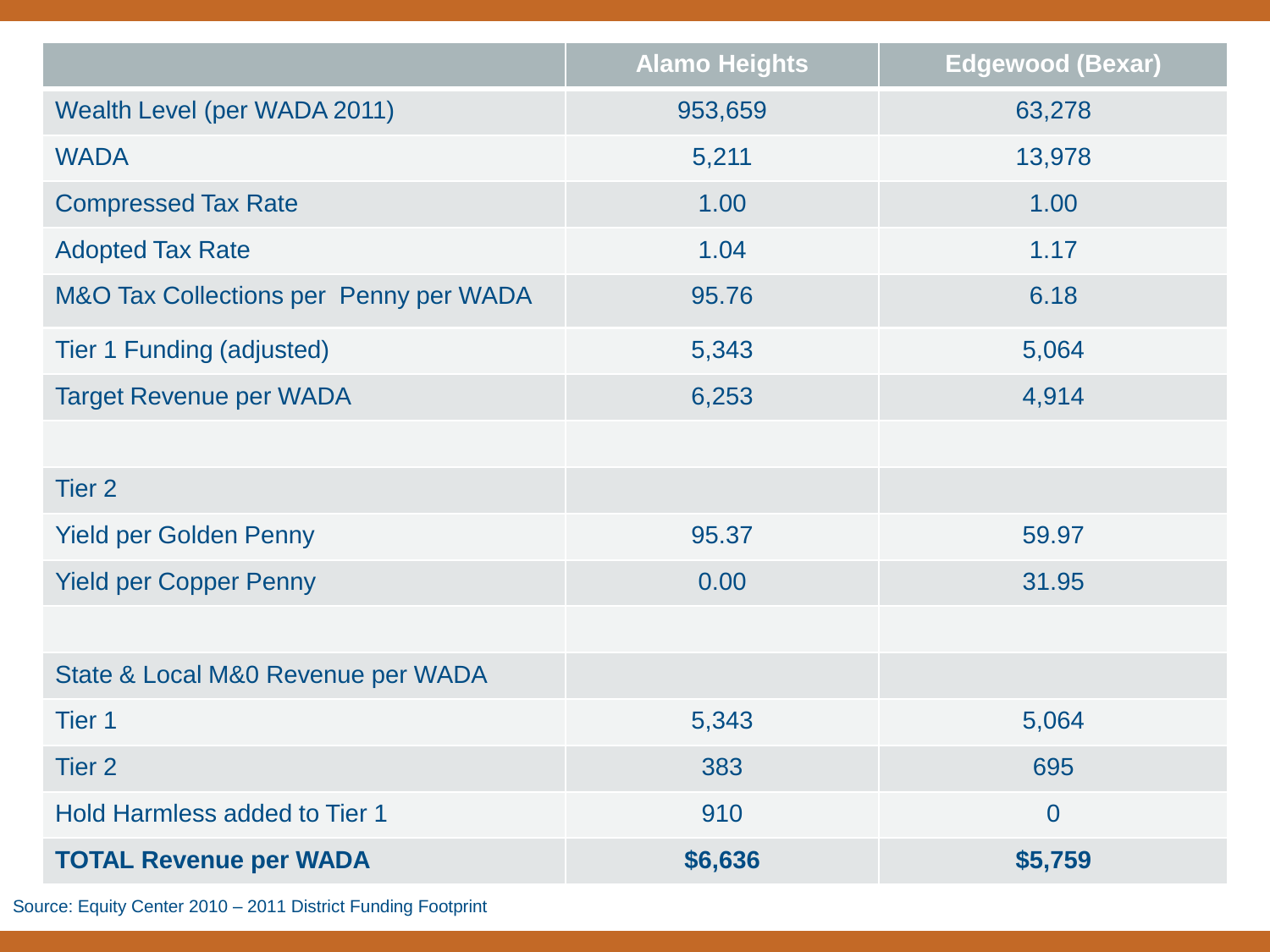#### **Alamo Heights 2010-11 Funding Footprint**



Source: Equity Center 2010 – 2011 District Funding Footprint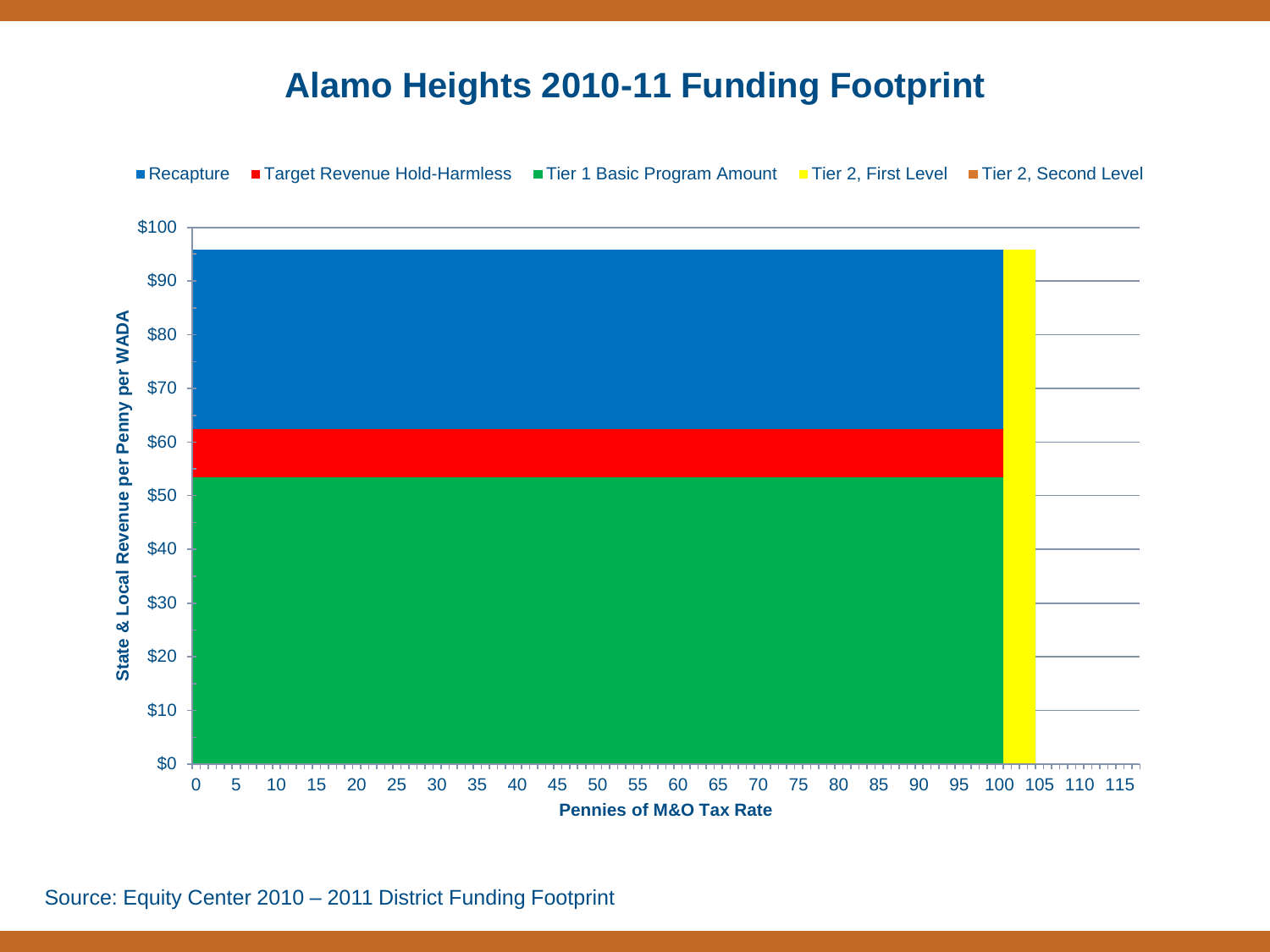#### **Edgewood (Bexar) 2010-11 Funding Footprint**



Source: Equity Center 2010 – 2011 District Funding Footprint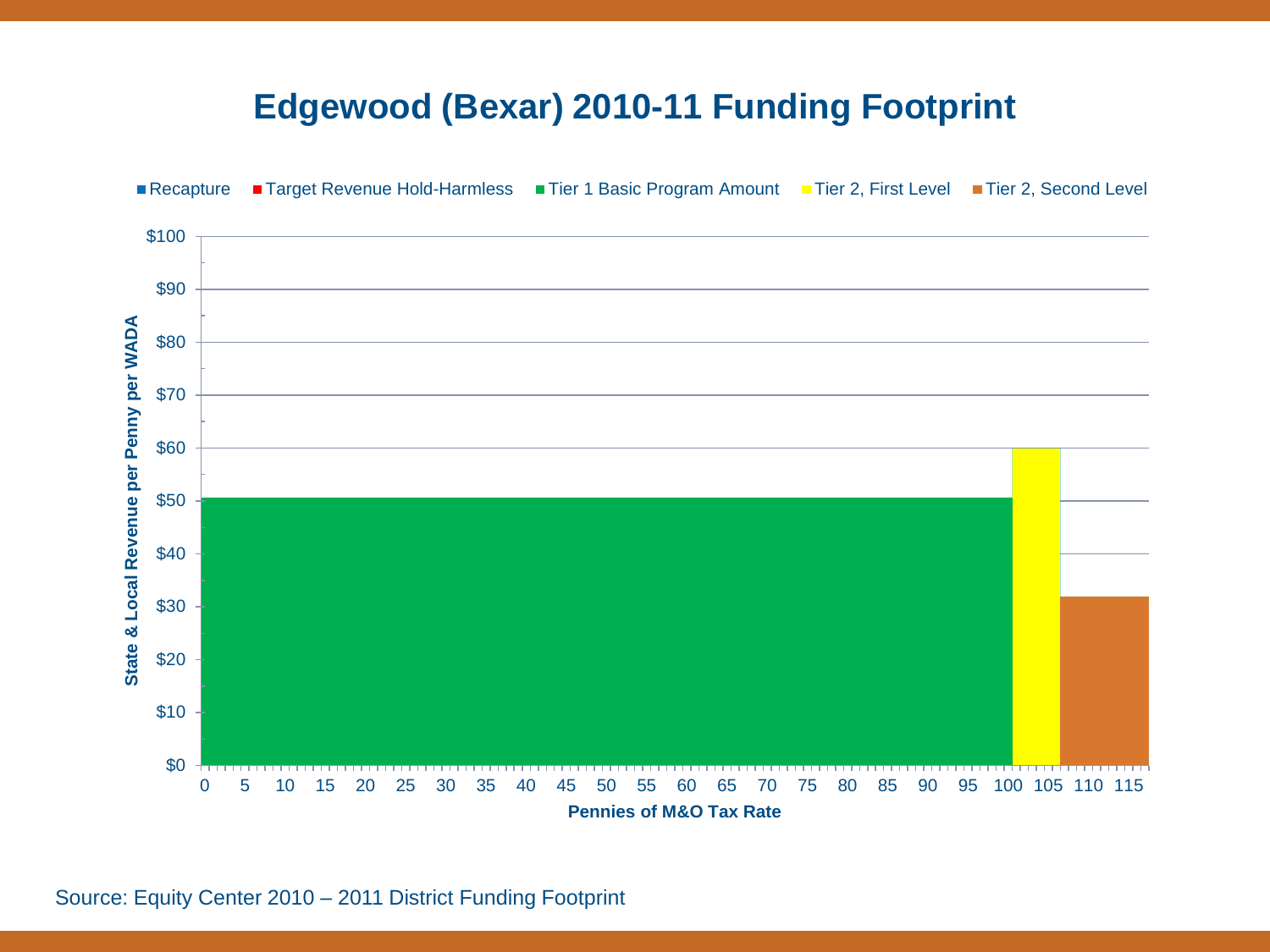### **Examples of Inequity**

| Same            | <b>District</b>         | <b>Tax Rate</b> | <b>Revenue</b> |  |
|-----------------|-------------------------|-----------------|----------------|--|
| Location        | Alamo<br><b>Heights</b> | \$1.04          | \$6,243        |  |
|                 | <b>San Antonio</b>      | \$1.04          | \$5,036        |  |
| <b>Size</b>     | <b>Glen Rose</b>        | \$0.825         | \$8,424        |  |
|                 | <b>Diboll</b>           | \$1.04          | \$4,881        |  |
| <b>Tax Rate</b> | <b>Austin</b>           | \$1.079         | \$6,171        |  |
|                 | Amarillo                | \$1.08          | \$5,094        |  |
| <b>Revenue</b>  | Lamar Cons.             | \$1.02          | \$5,475        |  |
|                 | <b>Calallen</b>         | \$1.17          | \$5,475        |  |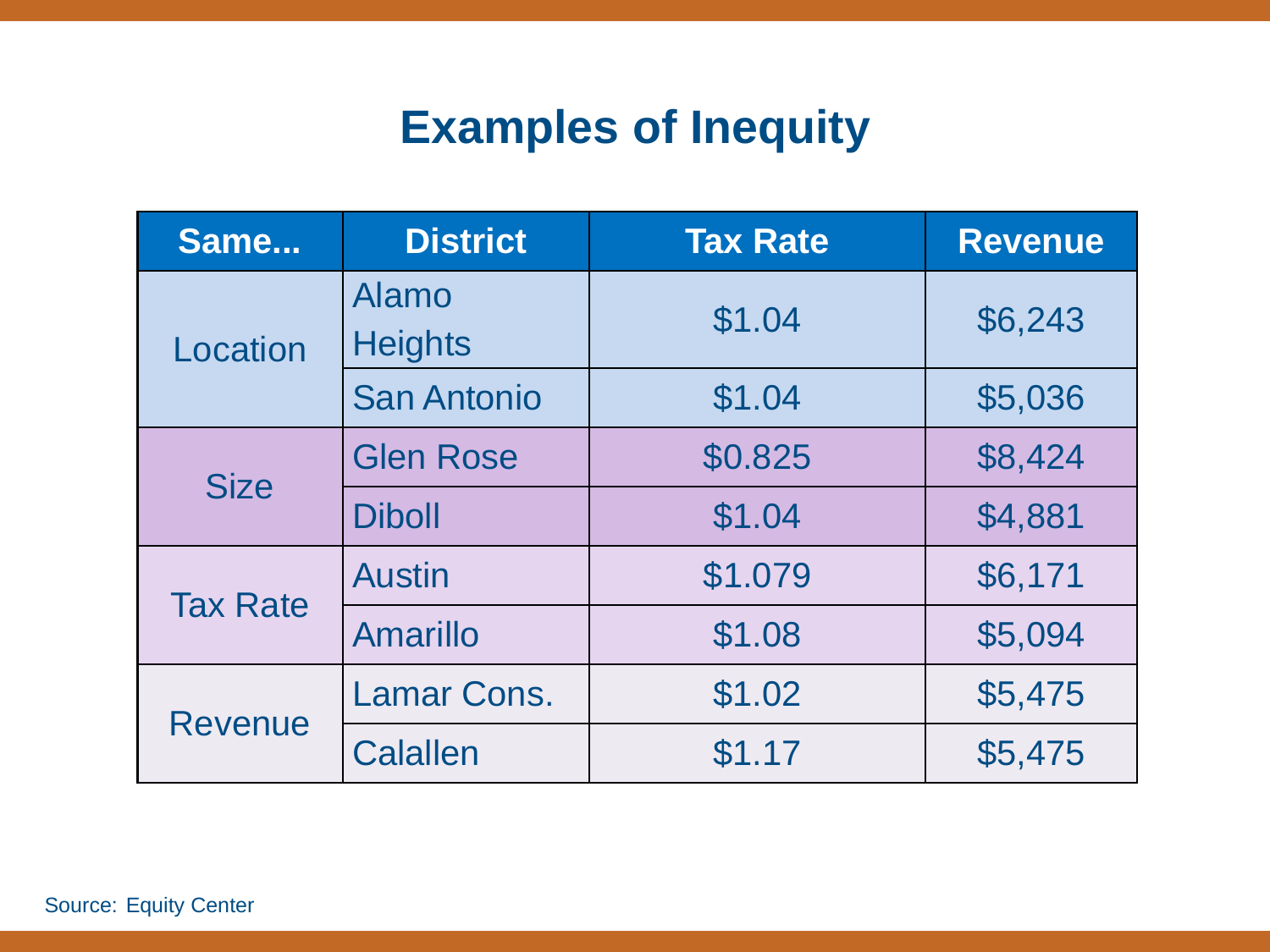## **Other Elements of School Finance**

**Permanent School Fund** – Established in 1854 when the Republic of Texas joined the Union and sold lands to the federal government. Income from the fund is distributed to schools through the Available School Fund.

**Available School Fund** – Each school year the State Board of Education determines what the per student allotment is based on the earnings of the Permanent School Fund. The Available School Fund allotment is subtracted from state aid.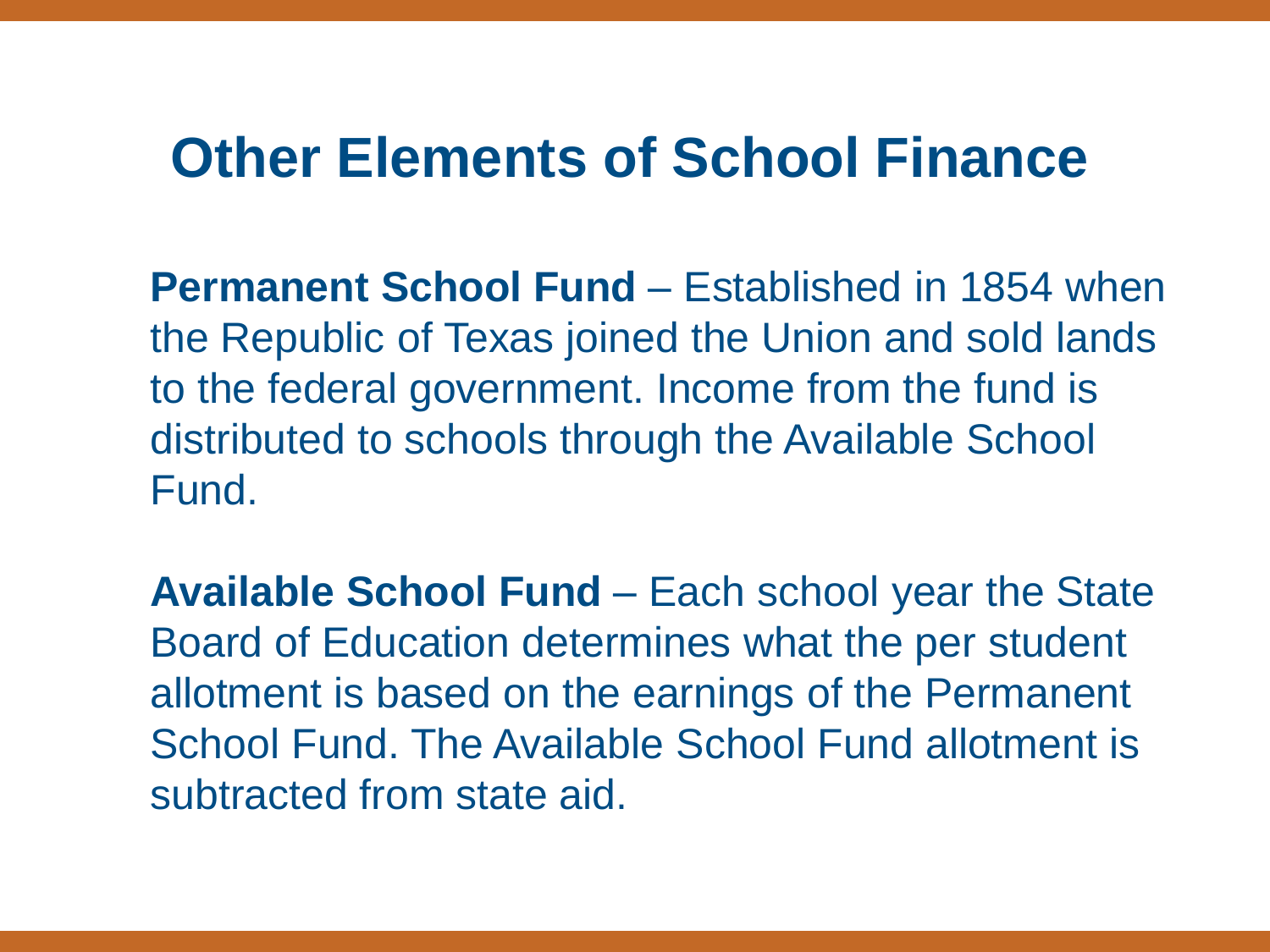## **Public Education Finance Continues to be Inefficient, Inadequate, and Inequitable**

- Changes to how schools are funded (\$4B)
- Grant cuts are harmful for economically disadvantaged students
- Cuts to lower-funded districts will be greater than those for highly funded districts; cuts can't be made up with tax increases

w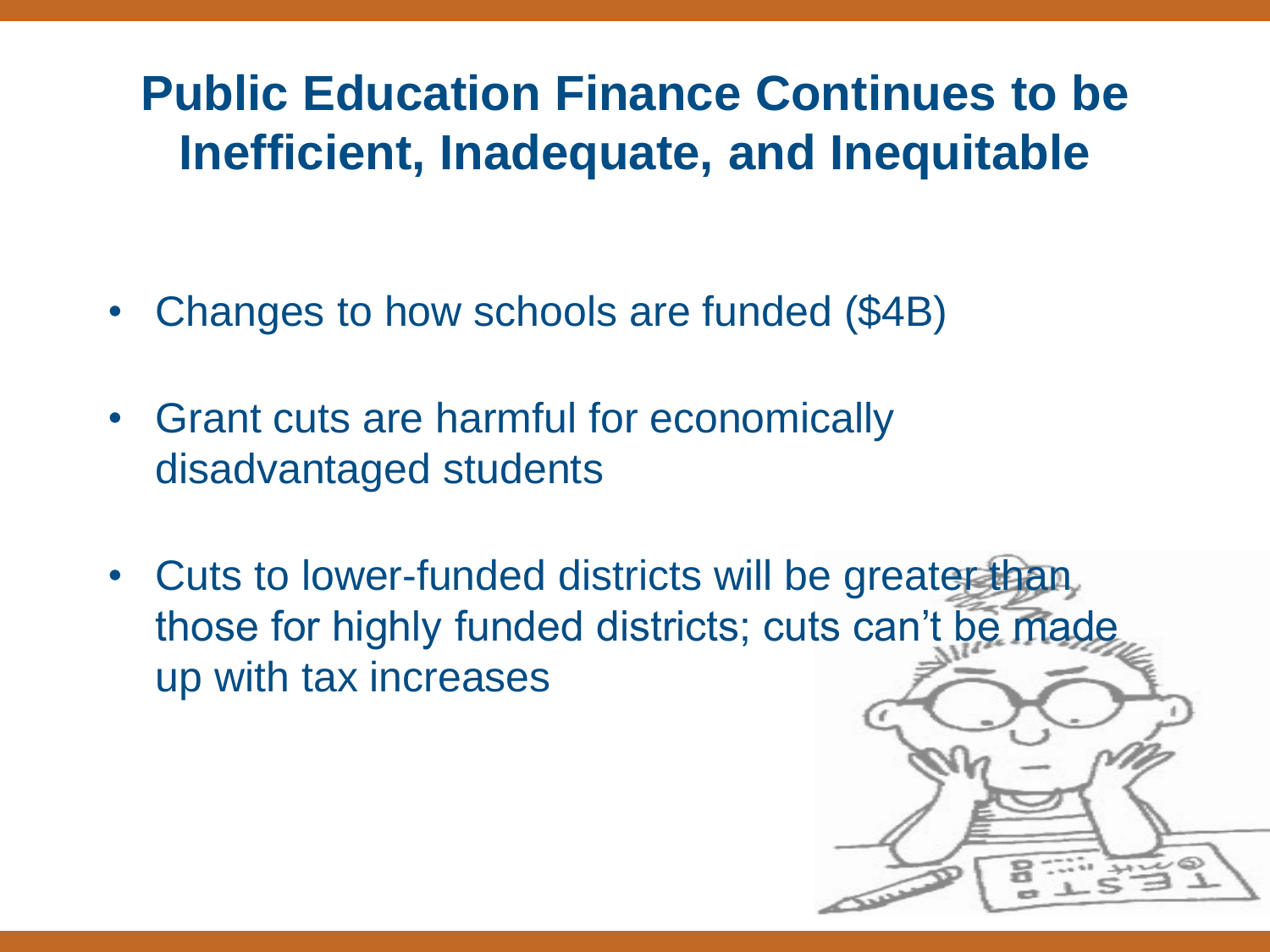## **Changing how Schools are Funded: RPAF & Target Revenue Reductions**

Regular Program Adjustment Factor (RPAF) – allows legislature to adjust funding by a multiplier that produces an across the board cut.

Target Revenue will be reduced until it is eliminated in 2018.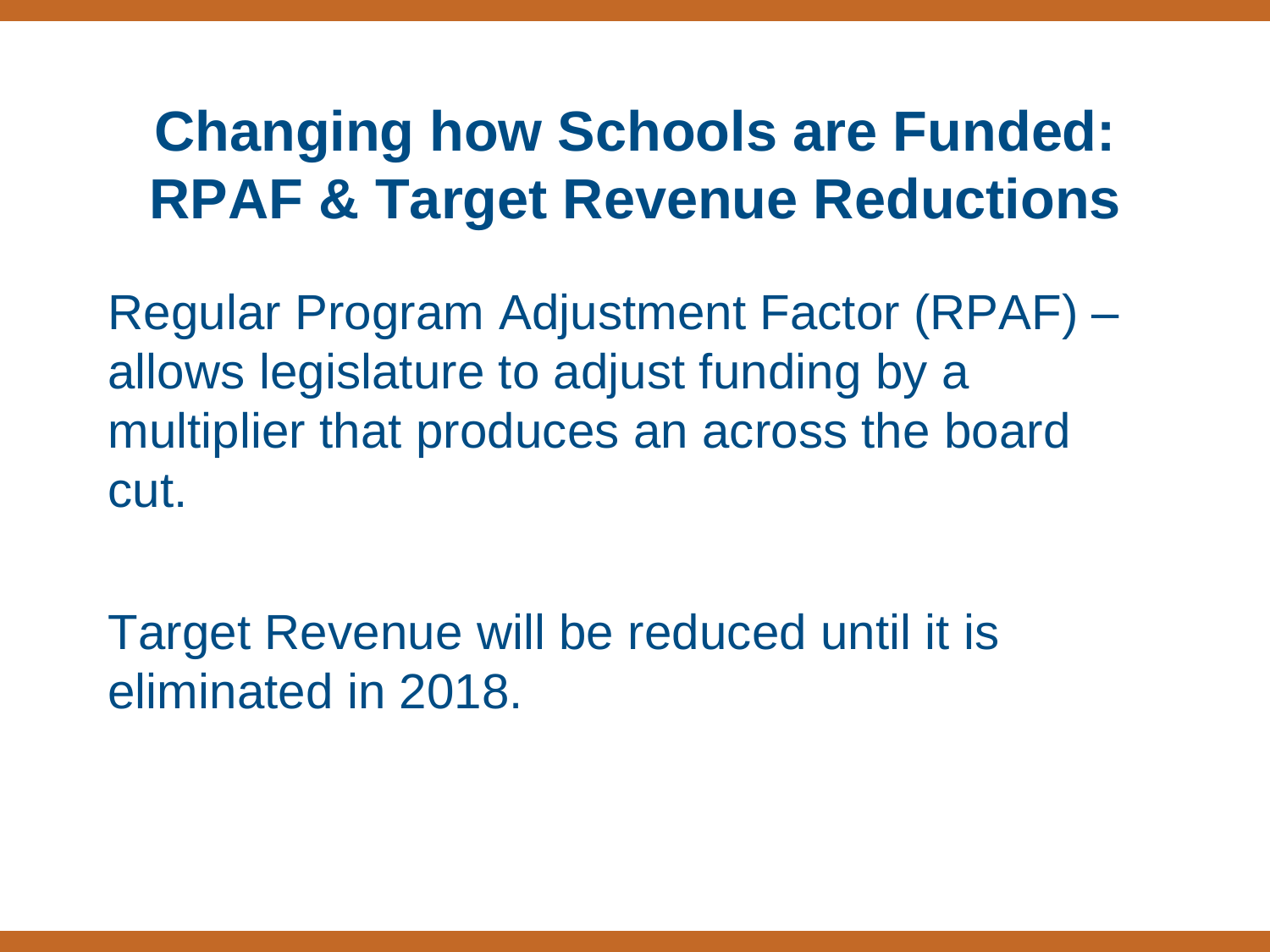#### **Impacts for Low- and High –Funded Districts**



#### Bottom Half of Districts (512) Top 15% of Districts (154)

Source: Equity Center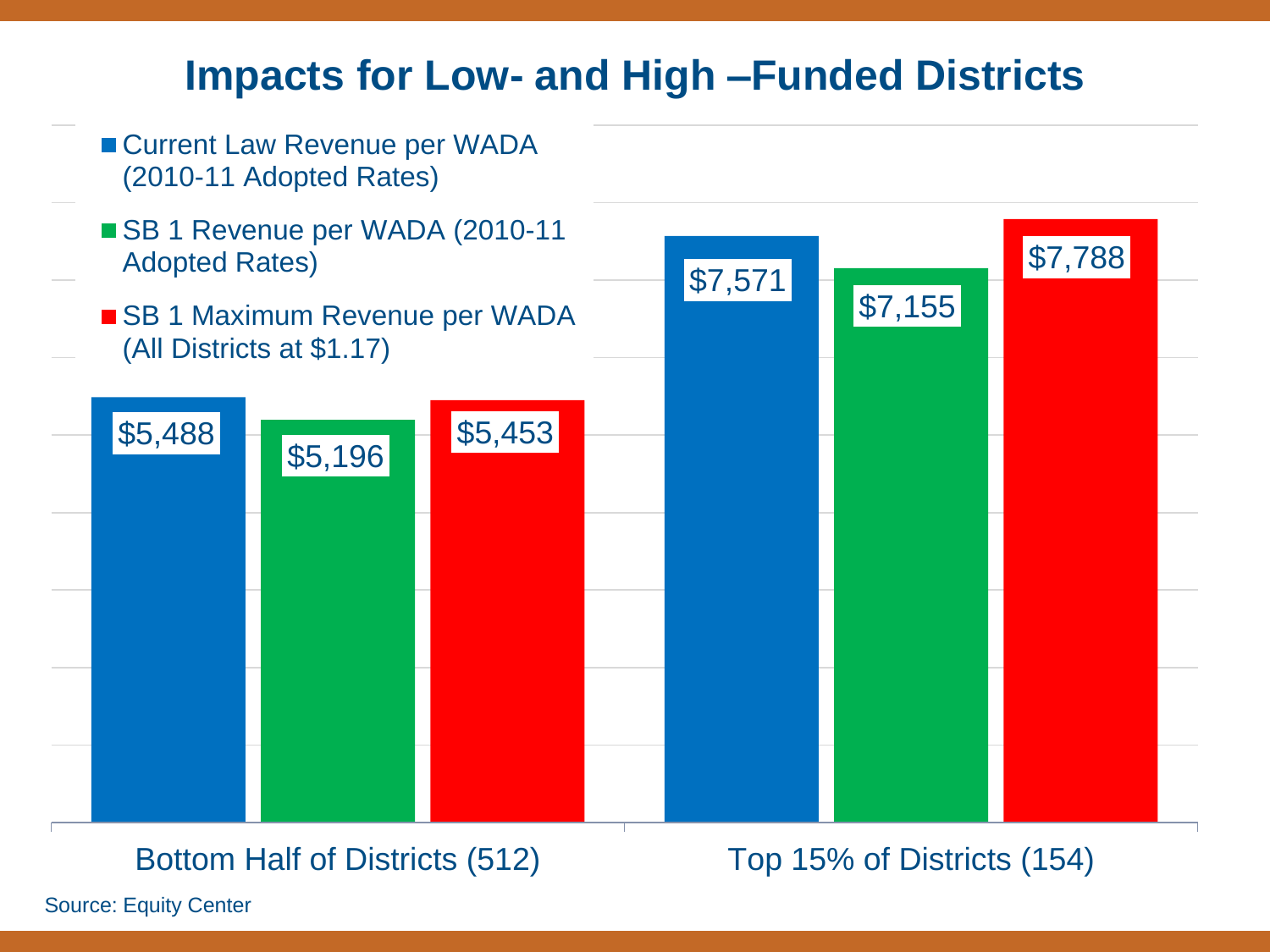#### **Local Property Taxes Alone Can't Make up the Cuts**

- At maximum tax rate of \$1.17, schools could only raise about \$2.4 billion in new revenue
- More than a fifth of the districts are already at the maximum rate of \$1.17
- Some districts can't pass an election, which is required for any increase over \$1.04.

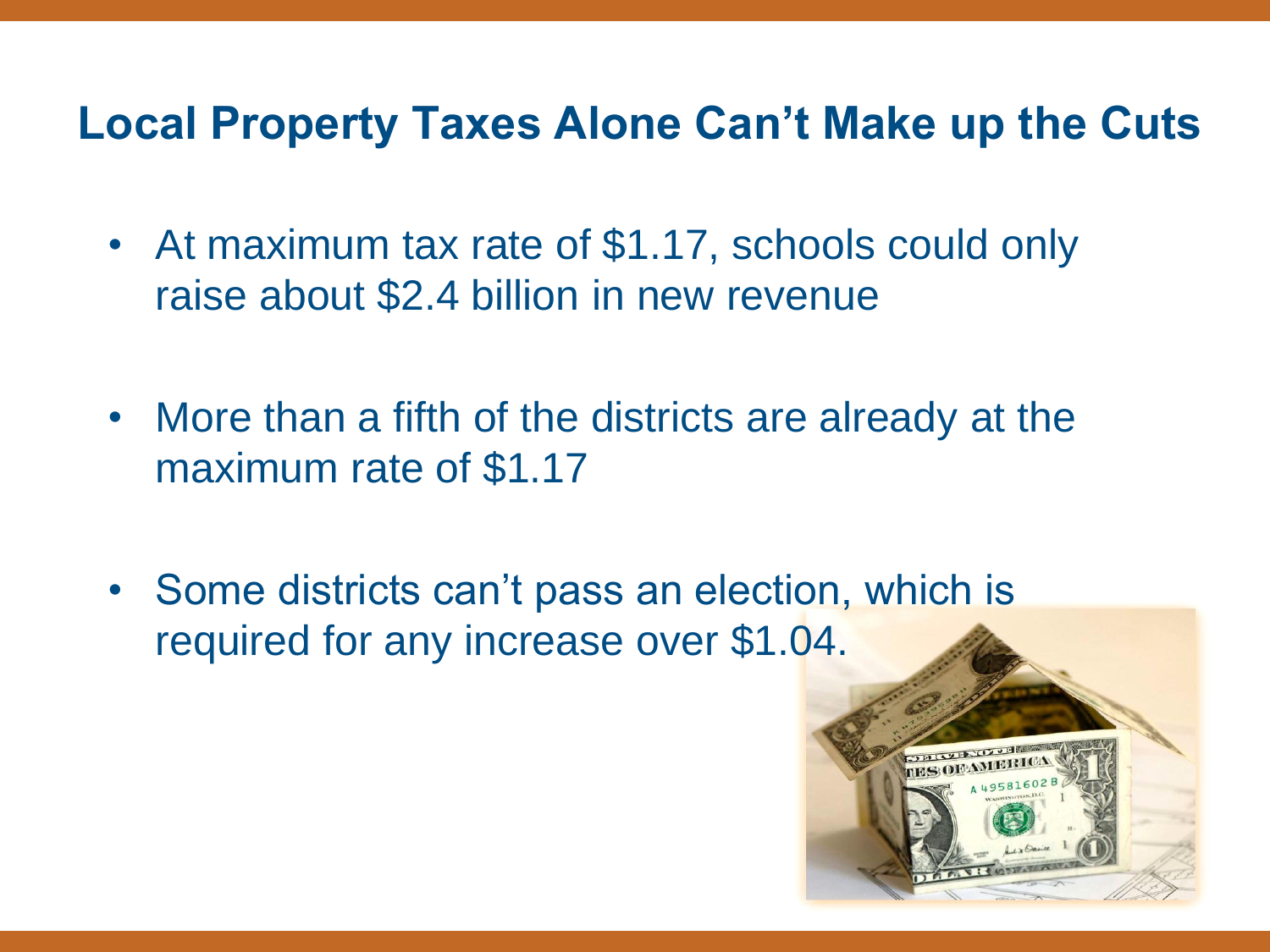## **Budget Cuts Especially Hurt Economically Disadvantaged Students**

| <b>Program</b>                                             | 2010-11<br>Appropriation* | 2012-13<br>Appropriation* | <b>Percent Cut</b> |
|------------------------------------------------------------|---------------------------|---------------------------|--------------------|
| <b>Pre-Kindergarten Early Head Start</b>                   | \$208.6 million           | <b>ELIMINATED</b>         | 100%               |
| <b>High School Completion/ Success</b>                     | 97.1 m                    | <b>ELIMINATED</b>         | 100%               |
| <b>Teen Parenting Program</b>                              | 20.0 <sub>m</sub>         | <b>ELIMINATED</b>         | 100%               |
| <b>Early Childhood School Readiness</b>                    | 15.0 <sub>m</sub>         | 7.0 <sub>m</sub>          | 47%                |
| <b>School Based Prevention Services</b>                    | 6.0 <sub>m</sub>          | <b>ELIMINATED</b>         | 100%               |
| <b>Communities in Schools</b>                              | 41.9 m                    | 29.3 m                    | 70%                |
| Amachi – mentoring for children of<br>incarcerated parents | 5.0 <sub>m</sub>          | 2.5 <sub>m</sub>          | 50%                |
| <b>LEP Student Success Initiative</b>                      | 19.4 m                    | <b>ELIMINATED</b>         | 100%               |

\*All Funds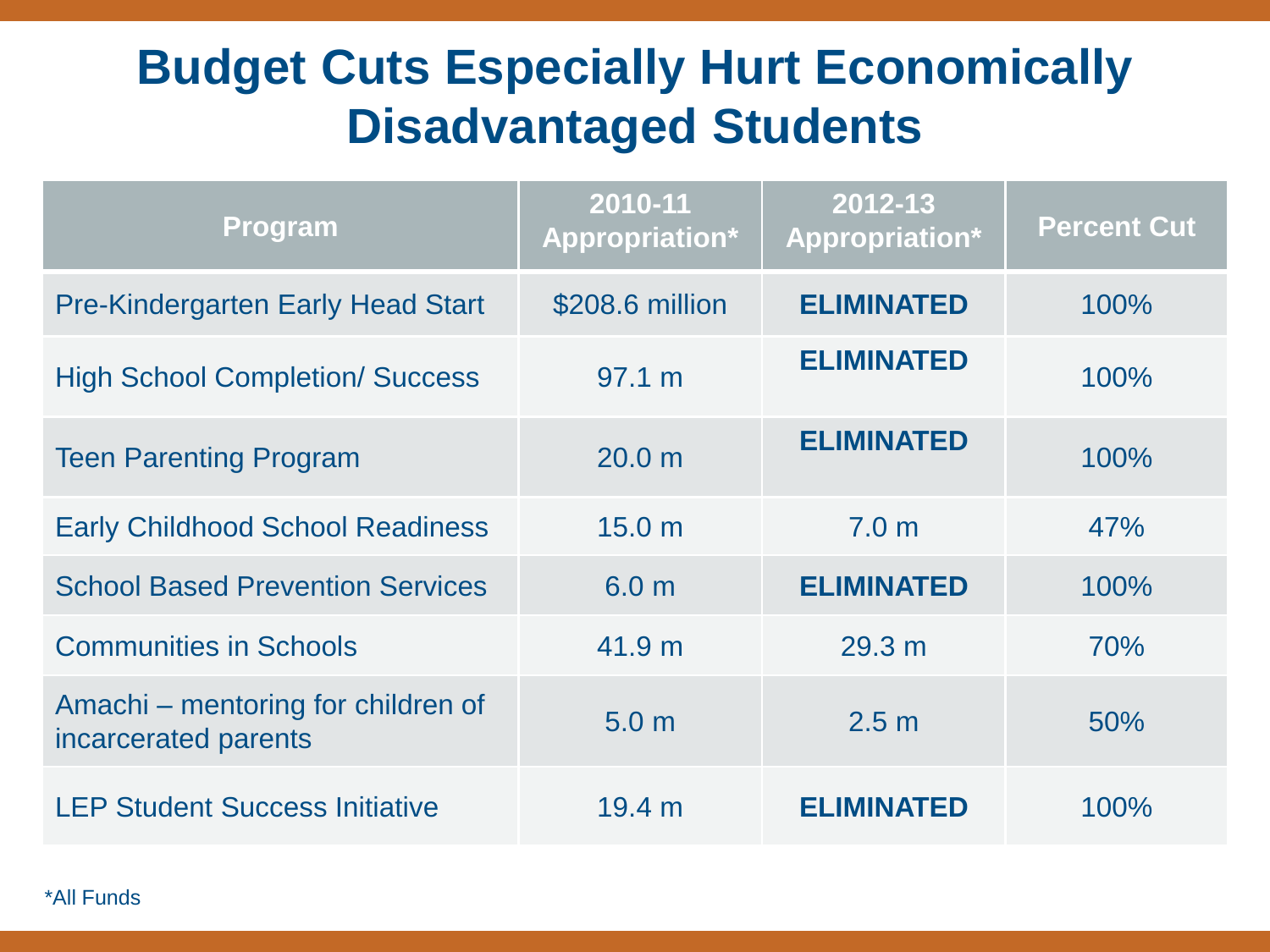# **Back to Court**

| FORT BEND ISD ET AL.                                                                                                                                                                                                                                                                                                                                          | <b>TEXAS TAXPAYER AND</b><br><b>STUDENT FAIRNESS</b><br><b>COALITION</b>                                                                                                                                                                                                                                  | <b>MEXICAN AMERICAN</b><br><b>LEGAL DEFENSE AND</b><br><b>EDUCATIONAL FUND</b>                                                                                                                                                                                                                                            | <b>TEXAS SCHOOL</b><br><b>COALITION</b>                                                                                                                                                                                                                                                                                  | <b>TEXANS FOR REAL</b><br><b>EFFICIENCY AND</b><br><b>EQUITY IN EDUCATION</b>                                                                                                                                                                                                     | <b>TEXAS CHARTER</b><br><b>SCHOOLS ASSOCIATION</b>                                                                                                                                                                                                                              |
|---------------------------------------------------------------------------------------------------------------------------------------------------------------------------------------------------------------------------------------------------------------------------------------------------------------------------------------------------------------|-----------------------------------------------------------------------------------------------------------------------------------------------------------------------------------------------------------------------------------------------------------------------------------------------------------|---------------------------------------------------------------------------------------------------------------------------------------------------------------------------------------------------------------------------------------------------------------------------------------------------------------------------|--------------------------------------------------------------------------------------------------------------------------------------------------------------------------------------------------------------------------------------------------------------------------------------------------------------------------|-----------------------------------------------------------------------------------------------------------------------------------------------------------------------------------------------------------------------------------------------------------------------------------|---------------------------------------------------------------------------------------------------------------------------------------------------------------------------------------------------------------------------------------------------------------------------------|
| <b>WHO THEY ARE</b>                                                                                                                                                                                                                                                                                                                                           |                                                                                                                                                                                                                                                                                                           |                                                                                                                                                                                                                                                                                                                           |                                                                                                                                                                                                                                                                                                                          |                                                                                                                                                                                                                                                                                   |                                                                                                                                                                                                                                                                                 |
| 81 school districts ranging<br>from rural to suburban to<br>inner city, including the<br>state's eight largest districts.                                                                                                                                                                                                                                     | Organized by the Equity<br>Center, the group<br>represents more than 400<br>primarily mid- to<br>low-property wealth school<br>districts accounting for an<br>estimated 1.3 million<br>students.                                                                                                          | Districts with large portions<br>of low-income and<br>English-language-learning<br>(ELL) students                                                                                                                                                                                                                         | Roughly 60<br>property-wealthy districts,<br>known as Chapter 41<br>districts, that give back to<br>the state under the Robin<br>Hood Law.                                                                                                                                                                               | Six parents and a newly<br>formed coalition that<br>includes the Texas<br><b>Association of Business.</b><br>school choice advocates<br>and former House Public<br><b>Education Chair Kent</b><br>Grusendorf.                                                                     | Along with TCSA, the<br>parents of five charter<br>school students in Austin.<br>Dallas, Houston and San<br>Antonio.                                                                                                                                                            |
| <b>WHAT THEY SAY</b>                                                                                                                                                                                                                                                                                                                                          |                                                                                                                                                                                                                                                                                                           |                                                                                                                                                                                                                                                                                                                           |                                                                                                                                                                                                                                                                                                                          |                                                                                                                                                                                                                                                                                   |                                                                                                                                                                                                                                                                                 |
| By underfunding schools<br>the state has not given<br>local districts enough<br>choice in whether to raise<br>property taxes or how to<br>spend existing revenue -<br>in effect, instituting an<br>unconstitutional statewide<br>property tax. Schools also<br>don't have adequate<br>resources to meet<br>increasingly rigorous<br>accountability standards. | Inequities in the school<br>finance system - in which<br>neighboring school<br>districts can have as much<br>as a \$7,000 difference in<br>annual per-student state<br>funding - hurts the<br>districts with the least<br>property wealth the most,<br>leaving them with higher<br>taxes and fewer funds. | Children who don't speak<br>English at home are more<br>expensive to educate. The<br>state provides per-student<br>allotments to districts that<br>enroll them - but those<br>haven't been updated<br>since 1984.                                                                                                         | This group is involved<br>primarily as a defensive<br>measure. Property wealthy<br>districts benefited the most<br>from state property tax cuts<br>in 2006, because Texas<br>lawmakers agreed to make<br>up the difference in lost<br>school revenue. But these<br>districts say they still aren't<br>adequately funded. | No one knows how much it<br>costs to educate a Texas<br>student, so how can the<br>school finance system be<br>efficient? Efficiency doesn't<br>necessarily mean more<br>funding. The state should lift<br>the charter school cap and<br>lessen regulations on public<br>schools. | Charter schools don't<br>receive funding for facilities<br>like traditional school<br>districts. The state also<br>caps its charter contracts<br>at 215. Both the lack of<br>facilities funding and the<br>cap are unfair and<br>arbitrary, hurting charter<br>school students. |
| <b>LEGAL ARGUMENT</b>                                                                                                                                                                                                                                                                                                                                         |                                                                                                                                                                                                                                                                                                           |                                                                                                                                                                                                                                                                                                                           |                                                                                                                                                                                                                                                                                                                          |                                                                                                                                                                                                                                                                                   |                                                                                                                                                                                                                                                                                 |
| The system is<br>unconstitutional because it<br>forces a de facto statewide<br>property tax and because<br>the state has failed to<br>adequately fund its public<br>schools - and because it<br>arbitrarily and unfairly<br>allocates funding to schools<br>(i.e. inefficiently) without any<br>real connection to the actual<br>costs of educating students. | A school finance system<br>that is so inequitable is also<br>wildly inefficient - thus<br>unconstitutional. This group<br>also makes the adequacy<br>and property tax<br>arguments.                                                                                                                       | By underfunding ELL and<br>economically<br>disadvantaged students,<br>the state has failed to<br>adequately provide for<br>their education - and<br>because of this, property<br>poor school districts do not<br>have discretion in whether<br>to raise their taxes. This<br>group also makes the<br>efficiency argument. | The system is<br>unconstitutional because it<br>forces a de facto statewide<br>property tax and because<br>the state has failed to<br>adequately fund its public<br>schools.                                                                                                                                             | The current system is<br>unconstitutional because it<br>is inefficient. The court<br>should order a study on the<br>true costs of educating a<br>child - whether that means<br>more or less money for<br>schools. This group also<br>makes the property tax<br>argument.          | Denying charters the<br>facilities funding available<br>to traditional school<br>districts and limiting their<br>growth by way of the<br>charter cap creates an<br>inefficient finance system.                                                                                  |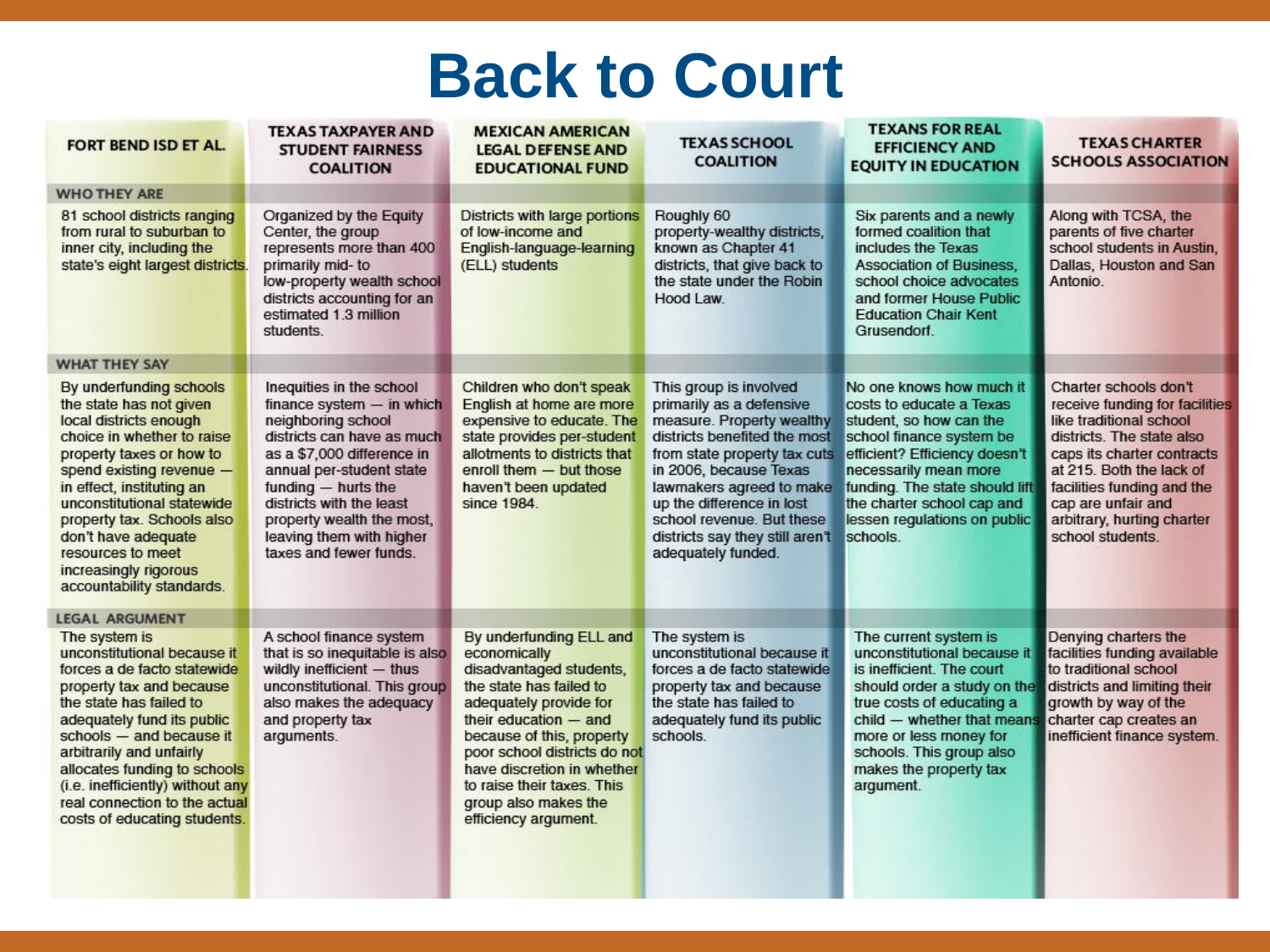# **Longer-Term Solutions**

- **Apply Sales Tax to Services \$5 billion**
- **Repeal high-cost natural gas tax break \$2 billion**
- **"Healthy Texas" taxes \$3.5 billion**
- 
- **Hospital quality assurance fee \$350 million**
- 

 **TOTAL \$11 billion**